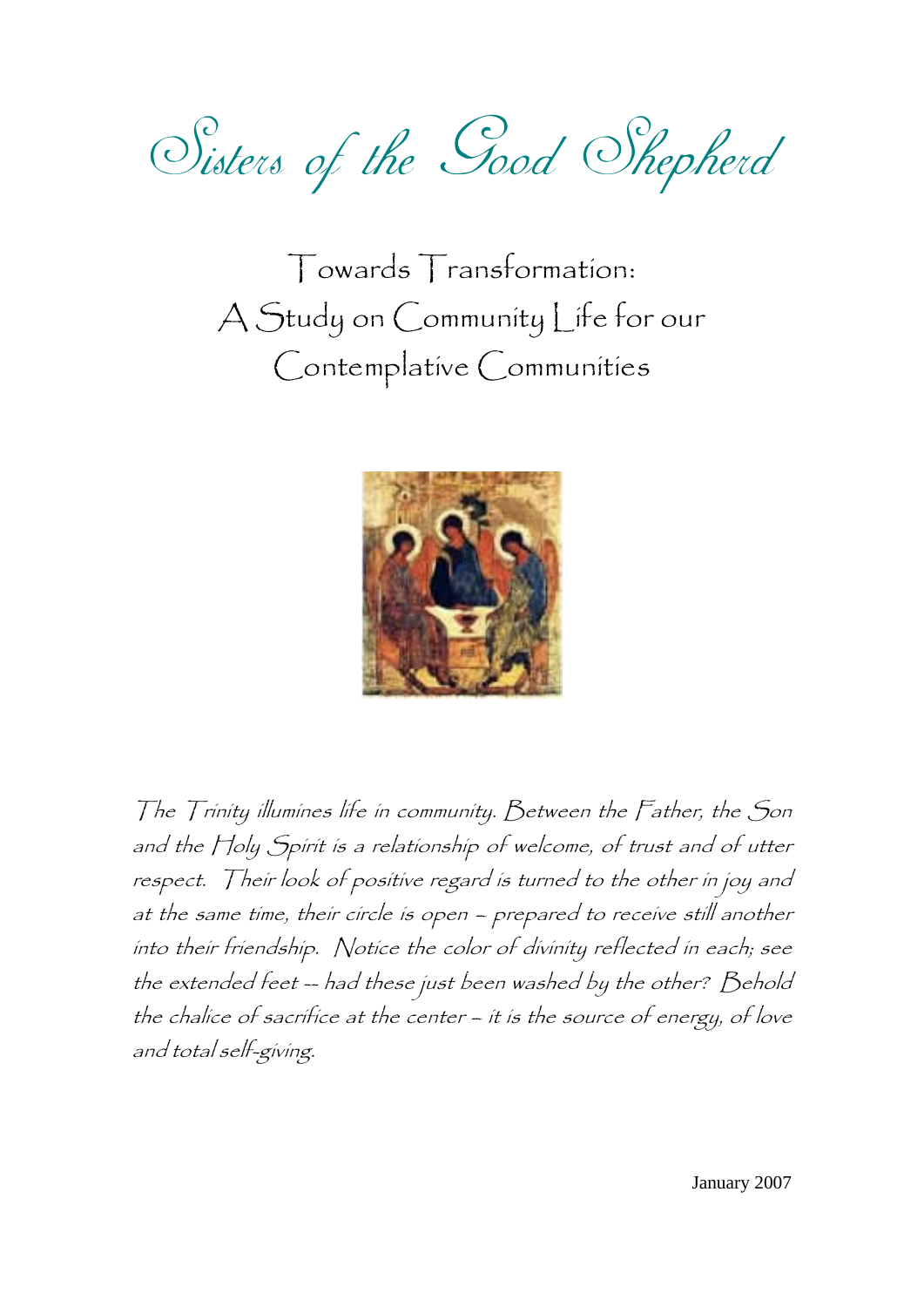### PREFACE

It is with great joy and enthusiasm that I present to you "*Towards Transformation: A Study on Community Life for our Contemplative Communities."* For me, this booklet is a dream come true! It is an insightful document on the essential element "community" with distinctions specific to the contemplative lifestyle within the congregation. You will find that it also addresses many other areas of religious life which affect the way community is lived. Additionally, it is a wonderful representation of the thinking of all the sisters who have participated in the process. Thus, I take this opportunity to express my gratitude to all who assisted in the creation of this document. Reviewing the history strengthens my *"thank you!"*

Established in 2004, the Contemplative Life Commission (CLC) has as its purpose: "to deepen the ways in which Good Shepherd Sisters in the contemplative way of life are *lifebearers for and with the poor* in light of the directions set at the 2003 General Assembly/Chapter." The members are: Agnès Baron (France/Belgium), Fe de Paz (Philippines), Jude Ellen Golumbieski (Mid-North America), Reyna Escobar (Central America), María Leticia Cortés (Chile).

- One of the ways in which the CLC implemented its mandate was to prepare a questionnaire on the Essential Elements affirmed at the General Assembly. As an outcome, the highest priority was "to deepen our understanding of community." With the help of Socorro Galvez and Fe Mendoza (Philippines), Helene Hayes and Edith Olaguer (New York), they prepared a theological reflection process for the contemplative communities.
- To synthesize these materials, as well as preparing a position paper and another theological reflection process, the CLC recommended the setting up of a temporary international contemplative community. This community became a reality in Angers from  $14<sup>th</sup>$  September to  $21<sup>st</sup>$  November, 2006. The members were: Betty de Lourdes Araujo (Paraguay) Denise Briant (France/Belgium), Véronique Colomies (France/Belgium), Socorro Galvez (Philippines), Edith Olaguer (New York) and Cynthia Bone (Ecuador). During their time together the group studied the feedback from the contemplative sisters. They were helped by input from Odile Laugier and Magdaléna Franciscus. With Hélène Halligon, they had access to resources in the Spirituality Center. Annunciata Gatt helped with communication. Congregational Leadership Team members, the Provincial and Councils of France/Belgium and the Motherhouse Community also lent support.

The process will continue and become a tool for conversation at the Intercontinental Assembly of Contemplative Sisters in Ecuador in 2008. When possible, the Congregational Leadership Team recommends that apostolic communities also reflect on this document. Thus, it is available on the reserved area of our website: www.buonpastoreint.org.

I hope that the transformation called for will open new paths! As stated in the General Assembly Statement of 2003, "*We believe that the spirit of God calls us to CREATIVE fidelity in order to open up new paths and thus penetrate the mystery of God, our Center. We are women who dare to make the dream of God a reality and to this we dedicate our lives."* 

May St. Mary Euphrasia accompany us closely as we continue along this path, experience transformation and come to know more profoundly the depth of God's love!

Brigid Lawlor

Brigid Lawlor Congregational Leader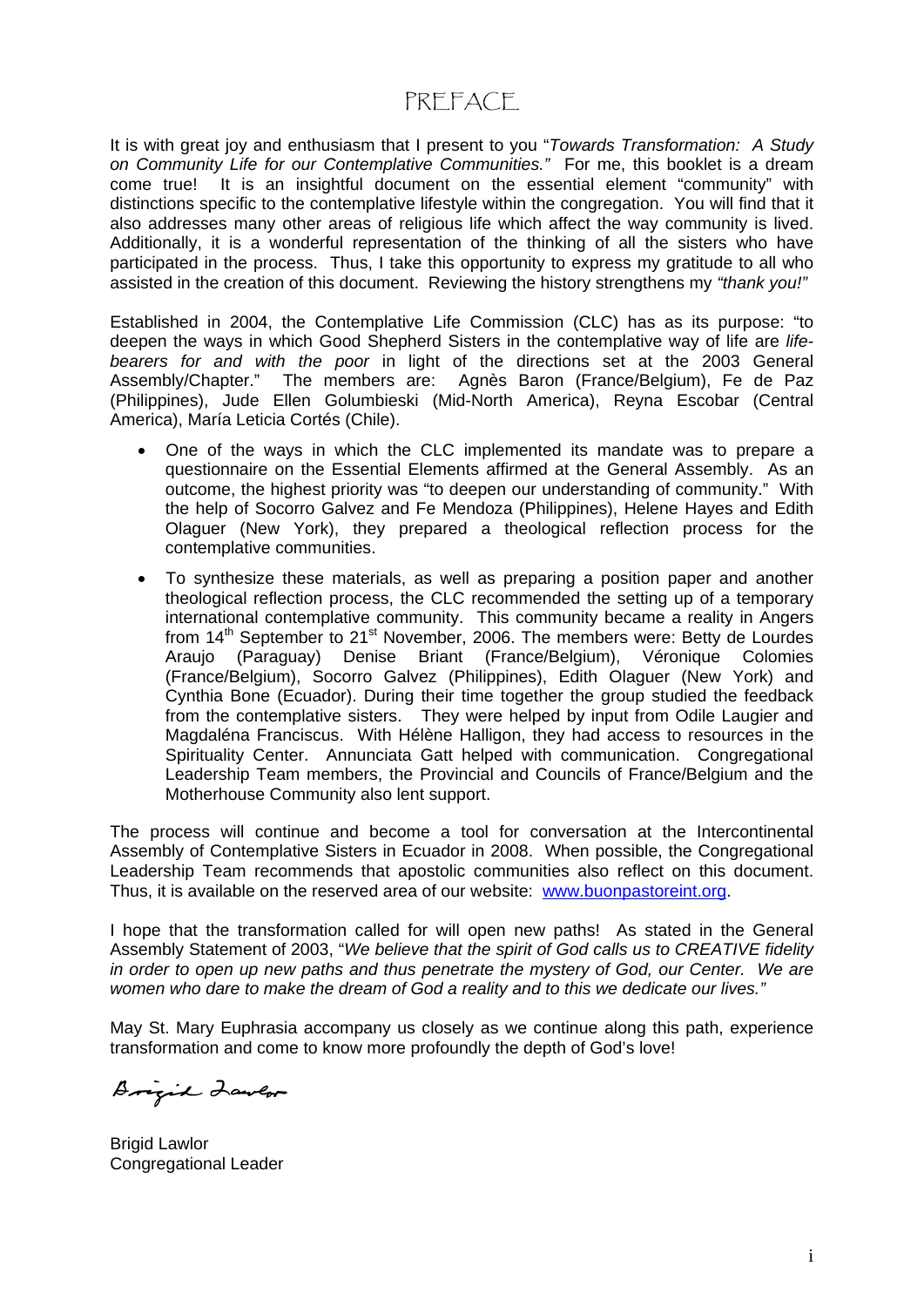# TABLE OF CONTENTS

|    | PART 1: ELEMENTS COMMON TO ALL CONTEMPLATIVE COMMUNITIES  2                |  |
|----|----------------------------------------------------------------------------|--|
| 1. |                                                                            |  |
| 2. |                                                                            |  |
| 3. |                                                                            |  |
| 4. |                                                                            |  |
| 5. |                                                                            |  |
|    | PART 2: WHAT PERTAINS DIRECTLY TO GOOD SHEPHERD CONTEMPLATIVE              |  |
|    |                                                                            |  |
| 1. |                                                                            |  |
| 2. |                                                                            |  |
| 3. |                                                                            |  |
| 4. |                                                                            |  |
| 5. |                                                                            |  |
| 6. |                                                                            |  |
|    |                                                                            |  |
|    |                                                                            |  |
|    |                                                                            |  |
| 1. |                                                                            |  |
| 2. | Summary of Unique Qualities of Good Shepherd Contemplative Communities  26 |  |
| 3. |                                                                            |  |
| 4. |                                                                            |  |
| 5. |                                                                            |  |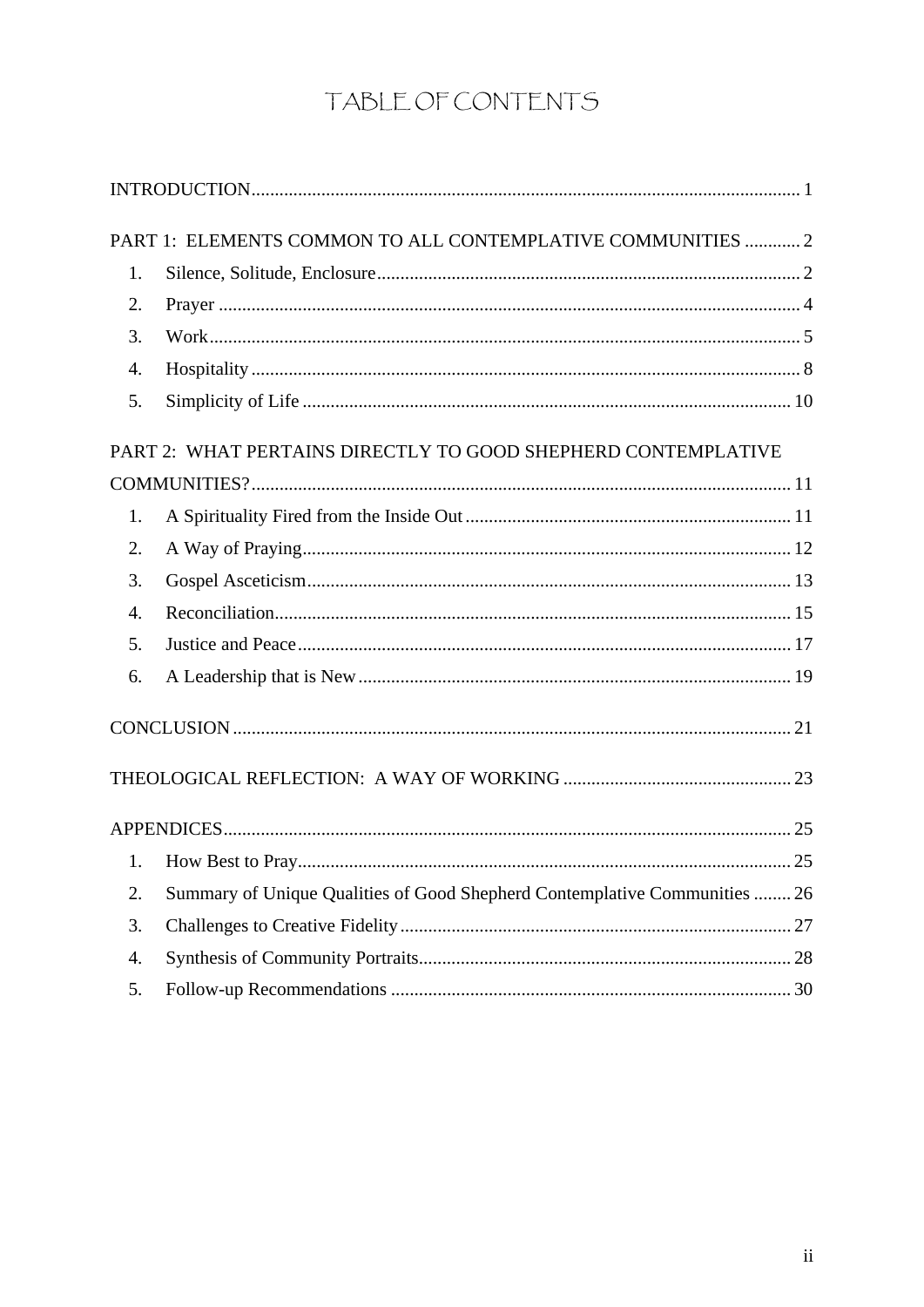### Introduction

To clear the way for our study, we need to establish some basic facts and face some necessary questions so that our eyes are more open to the light.

First of all, where our contemplative communities are located will affect the quality of life we live in community. A place that is conducive to prayer, silence and solitude is paramount for the life that we are *called to* – an exclusive and unceasing desire for union with God, the world and one another. Equally, our houses, monasteries or convents witness to our simple lifestyle, which varies according to the country and the culture where we are. Nevertheless, to have enclosure and to live it in a healthy manner, we need space, which possibly adds a 'grand' look to the places where we live. While there is a general agreement that our communities can be established either in the city or in rural areas, proximity to daily Eucharist and other necessary services determine our ultimate choice, especially for those of us who have to walk or must rely on public transportation. Also, we acknowledge a slight preference for the countryside without it being too far for others to reach us; hospitality is part of our tradition.<sup>1</sup>

It has now been over 10 years since we were encouraged to have small communities and perhaps some questions are necessary. Is a small community conducive to our way of life? How can liturgies, so central to contemplatives and by their very nature celebrated in an assembly, be *alive* when there are only two or three to participate? What about community work? Fewer Sisters mean that the workload is heavier and this consequently creates an imbalance in priorities. To have the total picture makes it necessary, nevertheless, that we look at other experiences, which say that small communities are conducive to genuine relationships, flexibility, creativity and new life. Sociological data also reveal that new movements or fresh beginnings come from such places.

#### *Is it time to think about re-structuring?*

During recent years, we have worked very hard to re-discover our identity, renew and clarify for ourselves the form of life to which we are called. We feel, however, that we may still need more time, space and support to really understand our place in the Congregation, especially in the light of Article 1 of our Constitutions.

Finally, a majority of our Sisters, especially in Europe and North America, are now in Infirmaries and Nursing Homes. More often than not, these decisions are made due to specific legislations of the different countries. While we recognize the pain in these situations, how can they be mutually life-giving for all concerned? How are we helped to *live fully* our contemplative life at this phase of life?

We need to face some questions so that

our eyes are more open to the light.

 $\overline{a}$ <sup>1</sup> *Deus Caritas est*, ¶ 40. First Encyclical of Pope Benedict XVI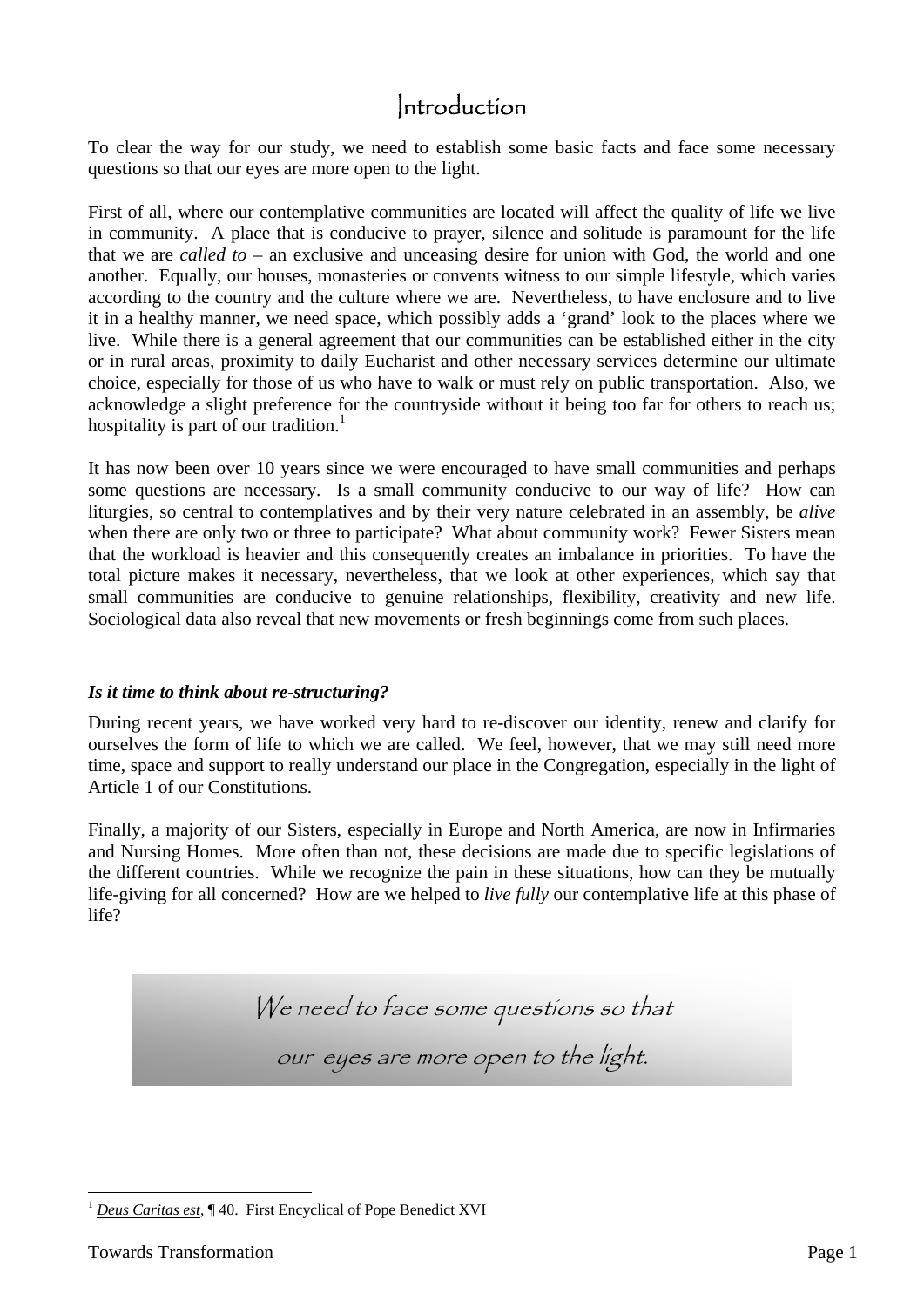## Part 1: Elements Common to All Contemplative Communities

#### **1. SILENCE, SOLITUDE, ENCLOSURE**

From age to age, silence, solitude and enclosure (going *apart* for clarity and breadth of vision) are the great enablers for a life dedicated to prayer. They are the structures employed by contemplative communities whose 'joy is to be near God' (Ps 73:28) and are attracted (*called*) to Jesus who went by the mountainside to pray by himself (Matt 14:23) or who, "very early in the morning, while it was still dark, got up, left the house and went off to a solitary place where he prayed" (Mk 1:35) and spent nights praying to God (Lk 6:12).

Contemplative communities therefore have assigned times and places for silence (exterior) so that they can listen to God's voice (interior) inviting them to look at the way God loves them – just as they are, unconditionally and totally.<sup>2</sup> The resistance that human beings put up against this invitation (if it is even heard), the fear and reserve to accept those parts of the self that are felt to be shameful or laden with pain create a din and clamor so unbearable that ordinarily, one flees from silence and solitude rather than face vulnerability and purification. *True* contemplatives take to heart the discipline (for so it is) of silence/solitude and allow themselves to be stripped of all the layers (illusions) hiding the truth of who they are: children of God who are so loved even in their

sinfulness (I Jn 3:1-3; 18-24). They *take the time* created by silence and solitude to develop this loving relationship that God initiates, they grow in trust as they experience being healed and set free. They gradually understand that what they want above all is to be like this God who always offers forgiveness and whose mercy knows no bounds. $3$  Transformation becomes *daily conversion* to a life that is spent in service to the community in imitation of the God of love. This, as we know, is the *desert* – the arduous and hazardous journey

… In silence and solitude, contemplative communities perceive their connectedness to every woman, man and child, present, past and future

into the rugged, interior landscapes of self-knowledge where one learns to *let go* and *let God*. This is why contemplative communities choose to live within an enclosure, a prescribed geographical space,<sup>4</sup> and do without external (indeed awesome) contacts with the 'world' to prepare for the gift of *inner freedom* that allows them to circle the heavens and penetrate the heart of what really matters: solidarity with one's brothers and sisters and all of creation. They highlight for everyone the goodness and beauty inherent in us all.

Thus, communities who listen in the silence and are faithful to the God of love in their solitude even as they allow inner anger or permit difficult memories to surface into consciousness, will, like the 'God who is silent no longer' (Ps 50:3), also *hear* opportunities and find ways to lend their voice to their sisters and brothers who suffer from any form of injustice. Becoming more and more like the God they contemplate, they will do justice and live in justice. They put aright every relationship they have; their lifestyle points to values that are not the values of this passing world, their values include contesting any injustice that diminishes the dignity of the human person.<sup>5</sup>

The communities that abide in silence and solitude are also quite familiar with conversations from the heart, when to speak and enjoy each other genuinely in laughter and songs, how to break open the Word and share profoundly their faith. They learn the skills of speaking the truth in love when

 $2$  Constitutions #43.

<sup>3</sup> Constitutions # 4.

<sup>&</sup>lt;sup>4</sup> Traditionally, there are two types of enclosure: papal and constitutional.

<sup>&</sup>lt;sup>5</sup> "Spirituality in a Globalized World." Miceál O'Neill. 2003 General Assembly. Angers.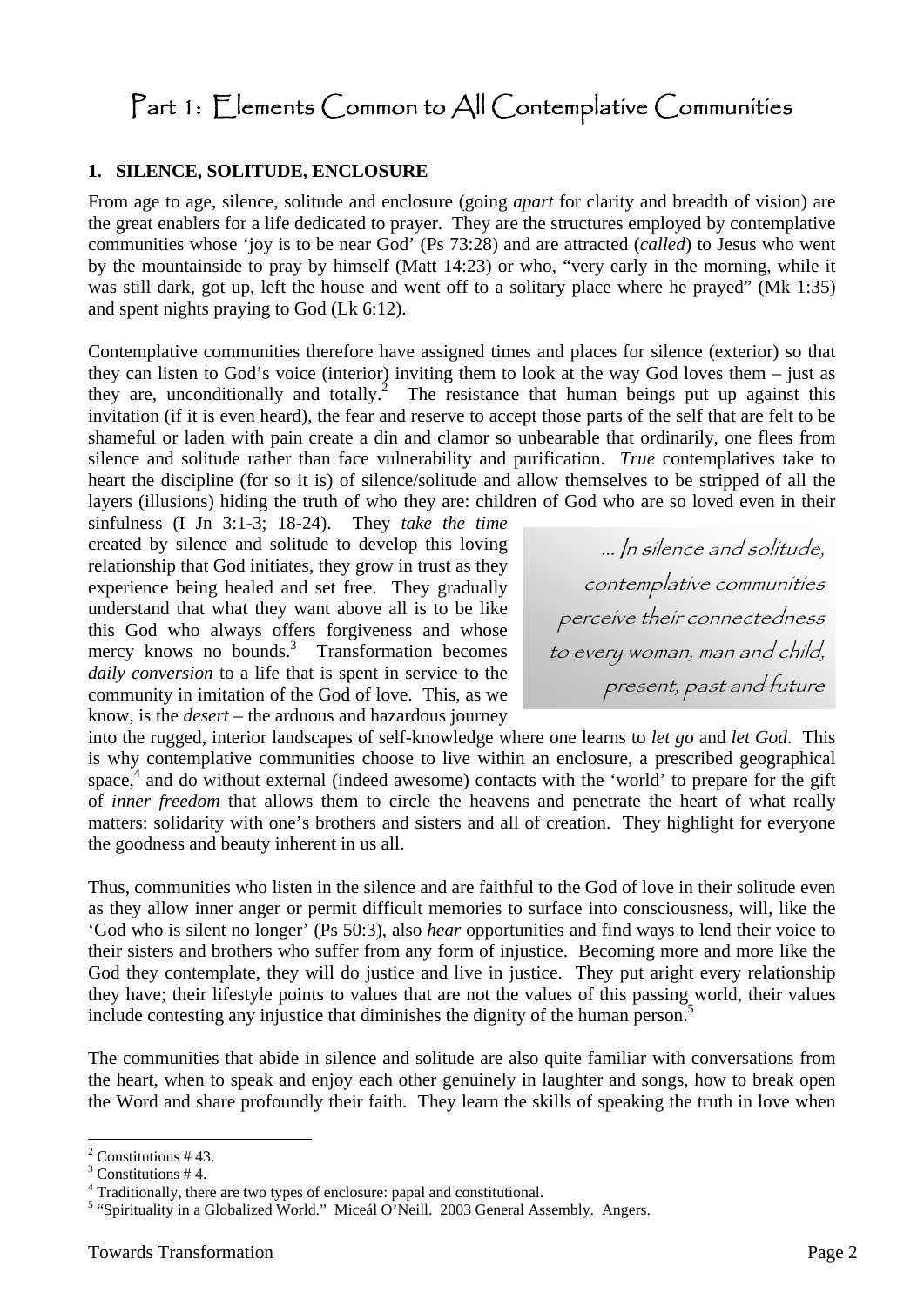they must challenge one another or evaluate their life vis-à-vis gospel / constitutions demands; crisis calls forth from them teamwork and understanding rather than accusation or blaming sessions. They become highly creative especially with what pertains to the coming of God's Reign, attentive to paradigm shifts and evolutionary changes in society; they are adept at holding their ear to the ground for the groaning of creation and the cry of the Spirit that is too deep for words (Rom 8:26). They recognize the cry of Jesus deep in the heart of the Gospel, mourning over Jerusalem and in his abandonment on the Cross – when he needed his *Abba*-God the most (*cf.* Miceál O'Neill).

Above all, in silence and in solitude, contemplative communities *perceive* their connectedness to every woman, man and child, present, past and future because they have *seen* the Heart holding us all in a tender knowing and caring. It is in this *fundamental communion* with all of creation that contemplatives will at last grasp, in all its glory and in all its pain, in all its breadth, incomprehensibility and depth, that love of God and neighbor are *one* and always, they will express this insight through beliefs and behavior shaped by the gospel.

For Your Reflection

- $\mathcal{A}$  How do silence, solitude and enclosure assist your life in community?<sup>6</sup> What are the times and places for silence that are helpful for you? Why? What about a hermitage-space?
- Our life of enclosure includes *formation* in appropriate use of the media (TV, radio, movies and magazines, etc.) and technology (telephone, internet, etc.) as well as the ability to critique information received. Community care is exercised so that indiscreet or unlimited use of media and technology does not develop into addiction, etc.
- Good conversations (which exclude gossip) facilitate knowing and loving one another better. Sharing insights can deepen our awareness of what is going on in the world including noticing the signs of the times. What is the level of conversation in your community?
- We need to *prioritize* enclosure exits (departures) keeping in mind that there are some external meetings to attend, community errands to do and hospitality requirements. A regular evaluation of the community's spirit of enclosure is of first importance.<sup>7</sup>
- $\mathcal{Q}$  Reflect on the cries that you recognize in the world, in your community, in your own life. Through your *Lectio*, identify where they come from; listen to them … do they tell you anything?

 6 Constitutions #6 and 43 (Working Document, July 2006).

<sup>7</sup> *Ibid.* #43.1*.*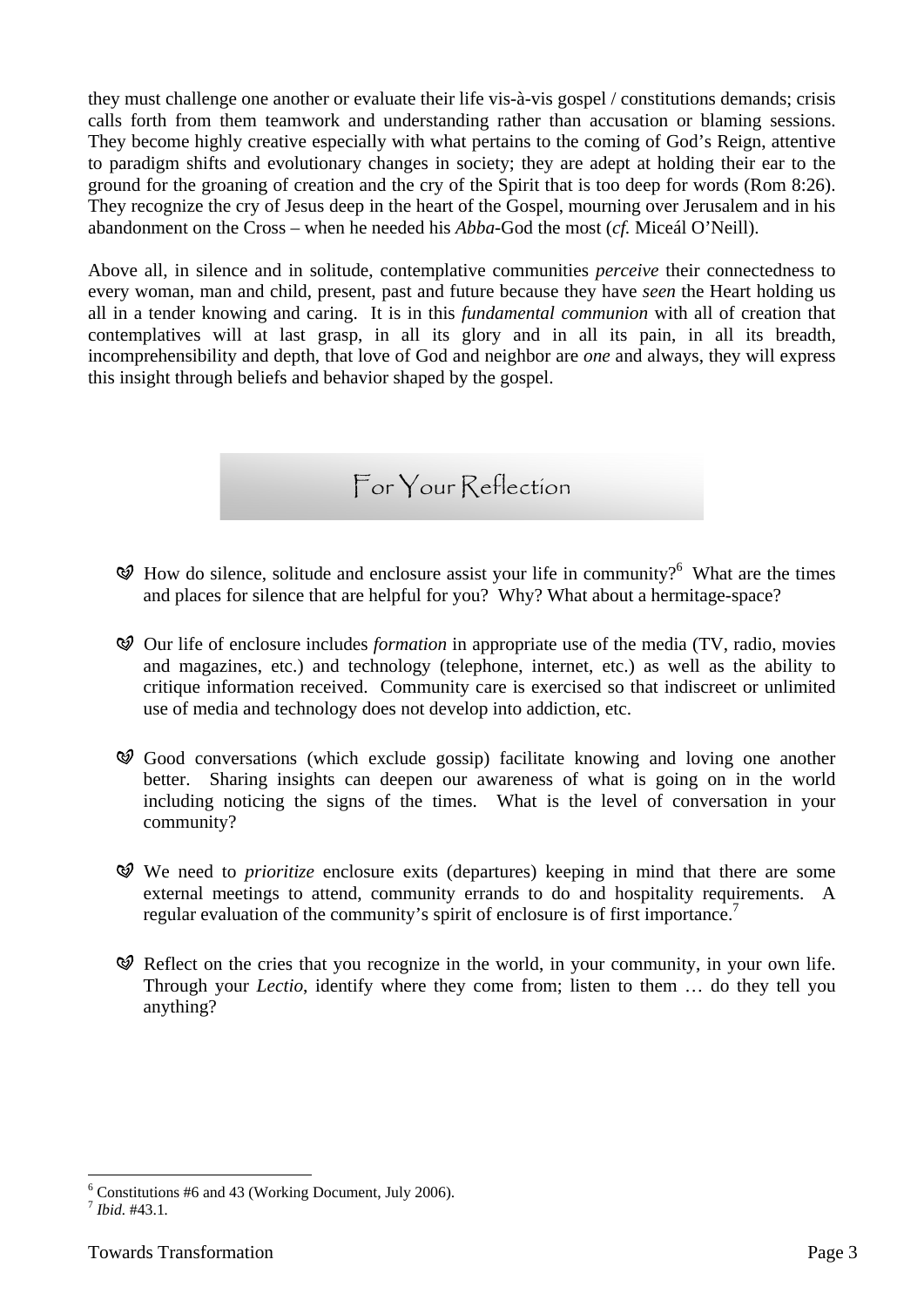

#### **2. PRAYER**

Prayer determines the day of contemplative communities and this basic rhythm is derived from the Liturgical Year, which first and foremost, celebrates Christ's paschal mystery. From the *rising of the sun to its setting* (Ps 113:3), the community responds to the call to prayer (worship), be it the summons to morning meditation, the ringing of bells for the Liturgy of the Hours or the lighting of candles at eventide. The celebration of the Eucharist is central to the day and praying the Angelus together brings to mind Mary's *fiat* (yes) to God's plan of salvation. Such a schedule helps communities to be more awake to the mystery that surrounds them, to develop an inner ear for the *gentle breeze* that brings *presence* and a 'third eye' that discerns movements of the Spirit.

Through the ages, this style of schedule has allowed for a *rupture* in time – eternity intercepts it, subverts it, so that people, unawares, are caught with the *whys* and *wherefores* of their lives.

> When Jacob awoke from his sleep, he thought, "Surely the Lord is in this place and I was not aware of it. He was afraid and said, "How awesome is this place! This is none other than the house of God; this is the gate of heaven. *Genesis 28:16-17*

It is a very good thing, for example, to be interrupted from daily work when the clock chimes – it is *time* for Vespers! It affords an opportunity to rest from physical labor or to have a break from some economic endeavor perhaps, but also to re-align one's purpose and manner of *being-at-work*. The contemplative community is not immune to the predominant culture's sense of time, which includes efficiency, success, ambition and in this age of technology, the immediacy of results and the dislike for disruptions. God's sense of time, on the other hand, embraces patience – the time each one needs for the forgiveness of sins – our reconciliation, not only with our creaturehood but, with the other's limitations as well (2 Peter 3:8-9). Interruptions are revelatory (H. Nouwen)!

Moreover, the day that is marked by prayer and follows the liturgical year is filled with hope: if time is a *movement* towards total well-being in God then no matter how bleak it may be or how desperately incongruent it may feel today, one knows that time points to the 'day of the Lord' when God's purpose for all creation will be fulfilled and transformed in Christ. It is to be remembered, moreover, that by its very nature, such a day is experienced within the larger redemptive process that the paschal mystery has inaugurated. Liturgical prayer is not an *in-house* event; on the contrary, *it urges a sense of mission to the world*; it challenges any temptation to revert to a static and highly individualistic sense of time for the salvation it announces is accomplished in the New Jerusalem whose gates are open to all, excluding absolutely no one. It proposes that the distance between what the liturgy exults in and what is practiced in daily life is bridged so closely until no gap exists anymore.

Thus, indeed, time is God's story and in their telling of it (prayer), contemplatives discover their most inexpressible and glorious joy (1 Peter 1:9).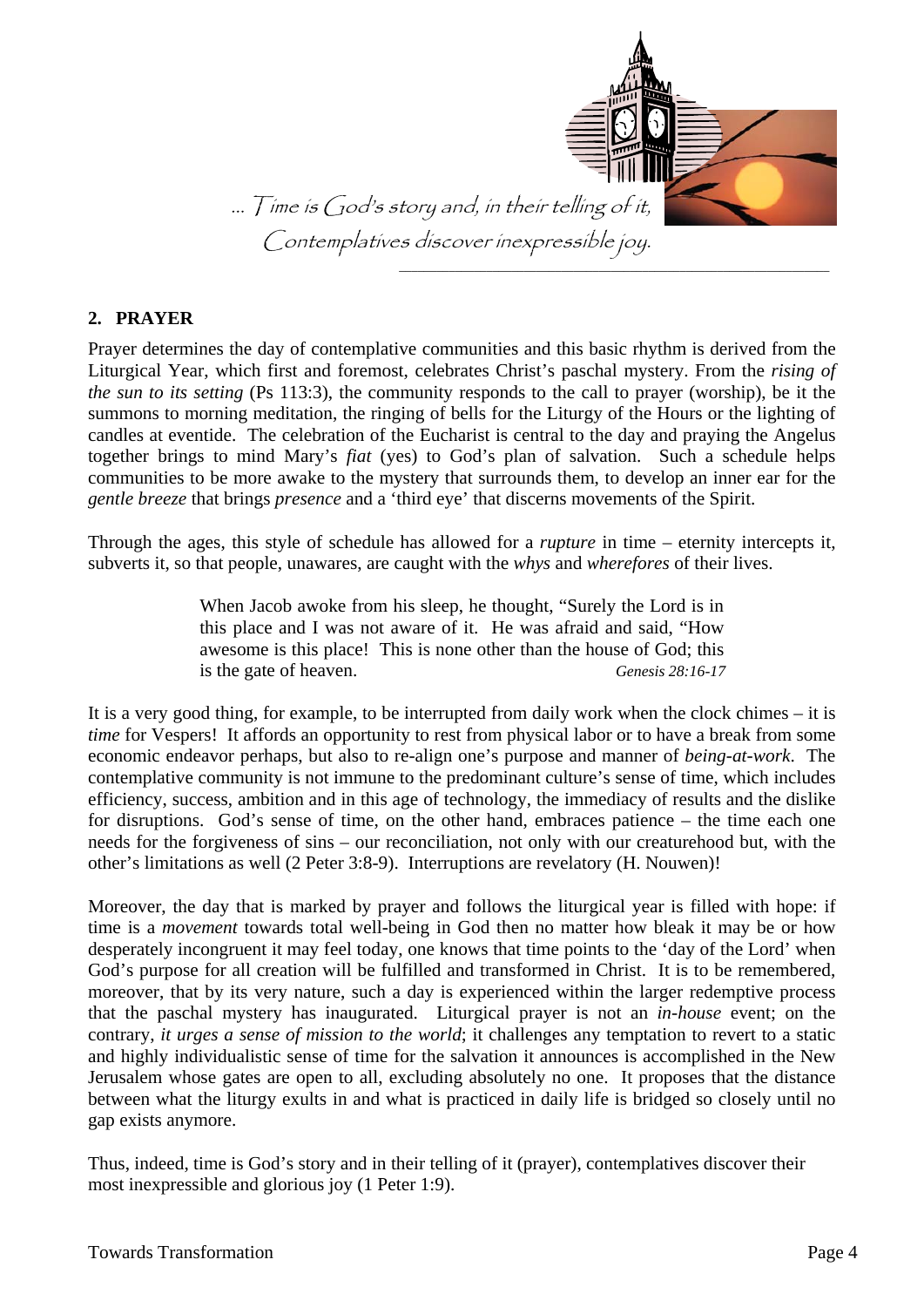### For Your Reflection

- When we pray the Liturgy of the Hours, we represent the *praying Church*. Prayer in common also expresses life in community. By being flexible in its choice of Readings and Psalms on particular occasions, for example, or varying the ways of praying the Office, the community recognizes differences in culture, language and mind-sets.
- Posting information on bulletin boards, letters and pictures concretizes our prayer. What do you do to personalize community prayer?
- The Church has entrusted to us a charism of reconciliation. What tradition do you have for *asking forgiveness* from one another? What are your particular times and expressions?
- The Church has assigned times when the Liturgy of the Hours can be appropriately prayed. Posting a schedule when Morning and Evening Prayer, Midday and Office of Readings are said can be helpful to those we welcome to join us for prayer.
- $\mathcal{A}$  A contemplative community acts as an oasis of wisdom and prayer and we are encouraged to open our doors to those who might want to pray with us.<sup>8</sup> How does your community respond to this invitation? How are you able to share the love that exists among you so that truly, the Father is praised because of what others see in you (Matt 5:16)?



#### **3. WORK**

Human beings work and, like everybody else, contemplative communities have to work, not only to support themselves, but work is also a healthy balance for prayer, study and leisure. Work reveals to us skills and abilities that we did not even know we had as well as consequent disciplines we have to acquire for these possibilities to be realized. "Decent work is a fundamental human pursuit that is part of the inalienable dignity and goodness of all people in all social circumstances. It is an occasion to reflect the gifts, talents and contributions of each person to the common good and it enhances the human person."<sup>9</sup>

Contemplative communities work because such an engagement is being *one with*, being *in solidarity with* ordinary persons who have to earn their living. Those who work help to make clear that the locus of human activity is the world – "God saw everything that God had made and indeed,

 $\overline{a}$ <sup>8</sup> Letter of Sr. Ma. Gema Cadena. Regional Meeting of Contemplatives in St. Louis, MO. September 1988.

<sup>9</sup> An NGO Statement to the Commission for Social Development on the Theme of "Promotion of Full Employment and Decent Work for All." Statement prepared and submitted by: Congregation of Our Lady of Charity of the Good Shepherd, Special Consultative Status, October 2006.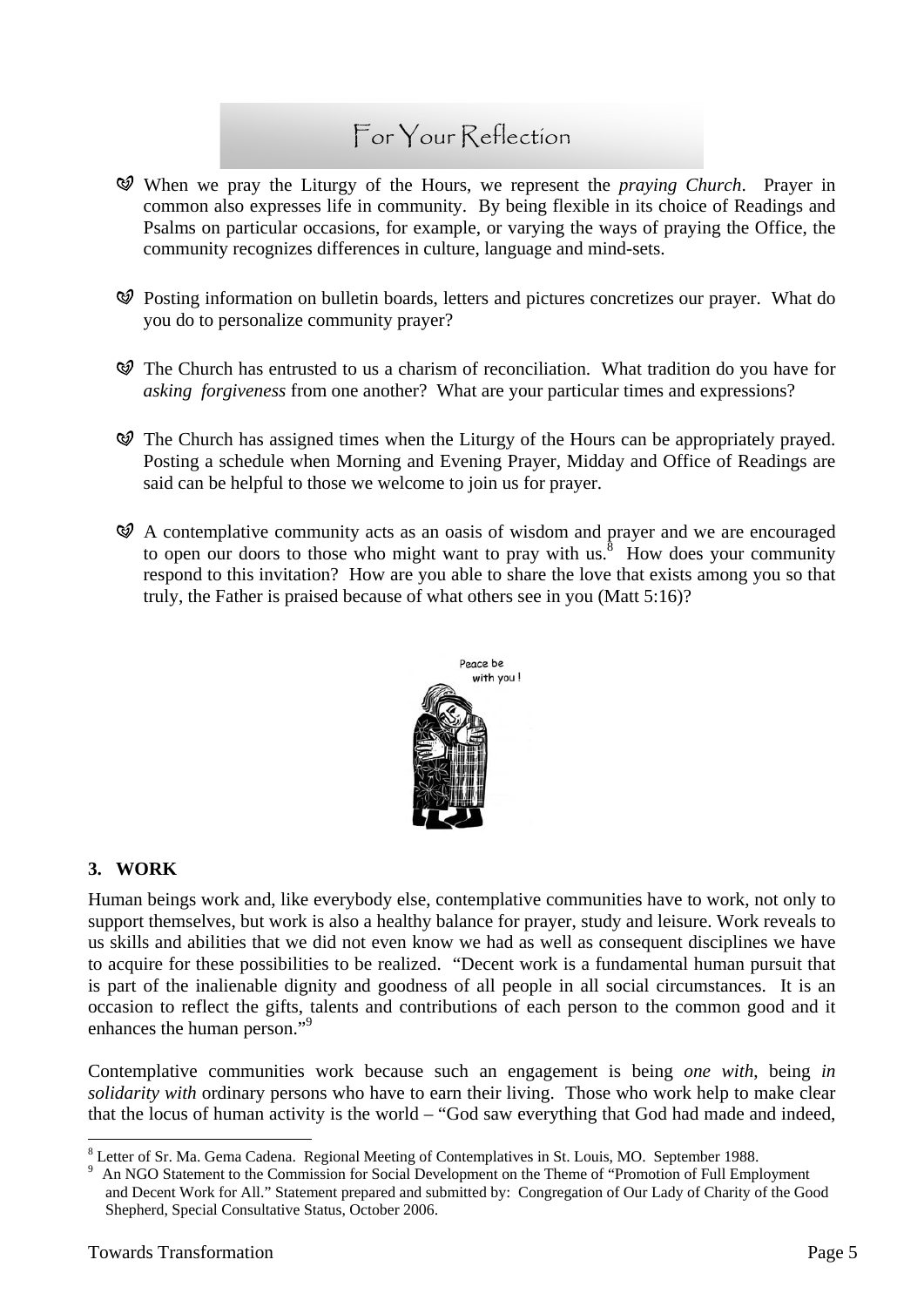it was very good" (Genesis 1:31). Of course contemplative communities can legitimately say that, "when we are at work we live out our contemplation as well." How? Daily, faithful and persevering intimacy with the Word of God increasingly empowers the human person to become another '*humanity*' for Christ in whom the goodness and tenderness of God is revealed in yet another unique way. Love is expressed through the struggle for ethical and unselfish behavior so as to be closer to gospel demands. When lived this way, work is an additional means for human beings to *"act justly, to love tenderly and to walk humbly with our God."*10

God is in communication with us even while we work. Did Gideon not hear from God while threshing wheat (Jg 6:11)? Saul was looking for donkeys when he met Samuel (1 Sam 9: 20) and Moses was *being* a shepherd (looking after the flock of Jethro, his father-in-law) when God's continuing plan of salvation was first unfolded to him (Ex 3). Physical labor, and especially working with the soil so close to nature, cleanses the mind of useless thoughts and prepares body and soul to be God's abiding place.

Earth (humus), like nothing else, teaches the person her origins, (the garbage today becomes the compost for tomorrow's rose, for example), her connections (the stars are made of the same matter as we are) and her eventual home. It shows us our *unique* place in the universe, which self nor anyone else can ever alter (Esther 13:9-11) and *this unique place is not at the center*.

For contemplatives, especially, it is important to employ images from the world of work that add shape and dignity to our lives of contemplation. Work expresses something of the divine image in people. The image of God the worker helps to accent our role as God's partners in the work of creation, preservation and redemption. So whatever our work is, we need to see it as being in cooperation with God. Nevertheless, we need to recognize that we are the junior partners in this endeavor; we are dependent on  $God<sup>11</sup>$  By seeing our work in the light of  $God's$  work, we can see God in our everyday tasks. Unless we do so, we will underestimate the importance of God's work and either worship our work or, think it worthless.

The great challenge that must be borne in mind with regards to work is to unhinge it from any imbalance or addiction. Work that is out of focus derails a community from its purpose and  $int.12$  When contemplation deteriorates into over-activity and contemplatives become workaholics, unrest and meaninglessness follow until equilibrium is restored once more. In a particular way, we must let our elderly and infirm Sisters know that even when unable to work like they did before, we value them even more for who they are and for their presence among us. $^{13}$ 

 $\overline{a}$  $10$  Micah 6:8

<sup>&</sup>lt;sup>11</sup> "In Truth I am their Foundress." Chap. 38

 $12$  Constitutions # 23.5

 $13$  Constitutions # 34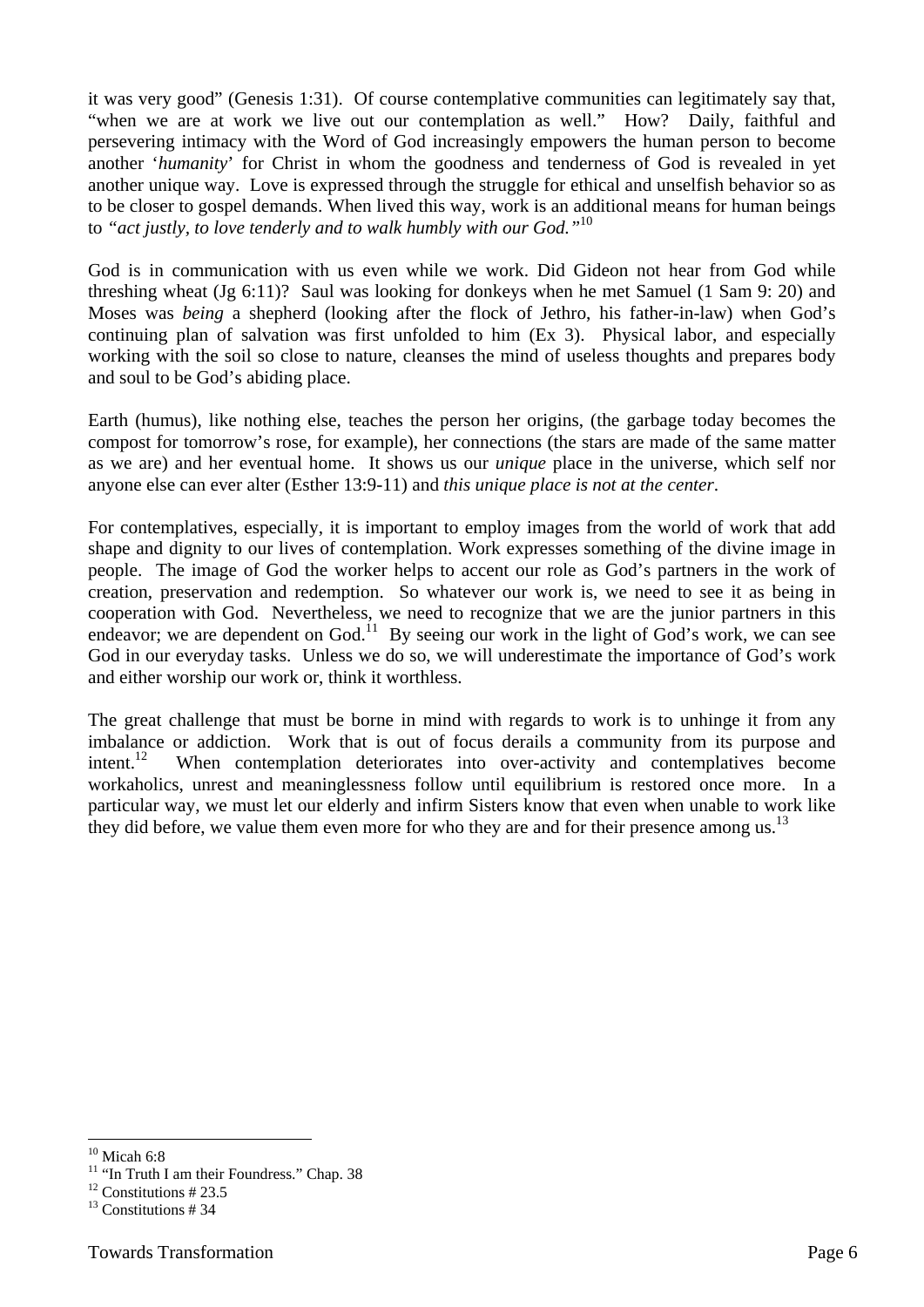### For Your Reflection

- $\mathcal{D}$  The holiness of work is perverted when it becomes an escape from relationships or when it is no longer "intelligent or free."14 This happens, for example, when the wisely built structures of community life are not respected so that the balance between study and prayer, work and leisure is in disarray. Where are you, personally, in this regard? How about your community?
- $\mathcal{A}$  Again, a disregard for just compensations, work that excludes those less able from others who are judged more productive and work done in unhealthy surroundings certainly needs correction as well. On the other hand, to judge some types of work as beneath one's dignity speaks more of ancient myths than of the God revealed by Jesus. Jesus embraced every kind of work, even that of *begging*. 15
- God rested from work on the Sabbath. Does the spirit of the Sabbath permeate your Sundays and holydays? How?
- $\mathcal{A}$  A community budget gives us a sense of how much we earn and how much we spend besides the need to balance expenditure and income. Discuss among yourselves *budgeting*  and how it teaches us to be responsible.

<sup>&</sup>lt;sup>14</sup> Pope Paul VI in *Populorum Progressio*, exhorts us: "Work of course can have contrary effects for it promises money, pleasure and power, invites some to selfishness and others to revolt. While it also develops professional awareness, a sense of duty and is charity to one's neighbor, it carries a risk of dehumanizing those who perform it by making them its servants, for *work is human only if it remains intelligent and free.*"<br><sup>15</sup> He had to ask for water from a Samaritan woman, for water during the crucifixion and for fish with which to serve

breakfast on the beach. He had nowhere to lay his head and had to rely on the goodwill of friends and disciples.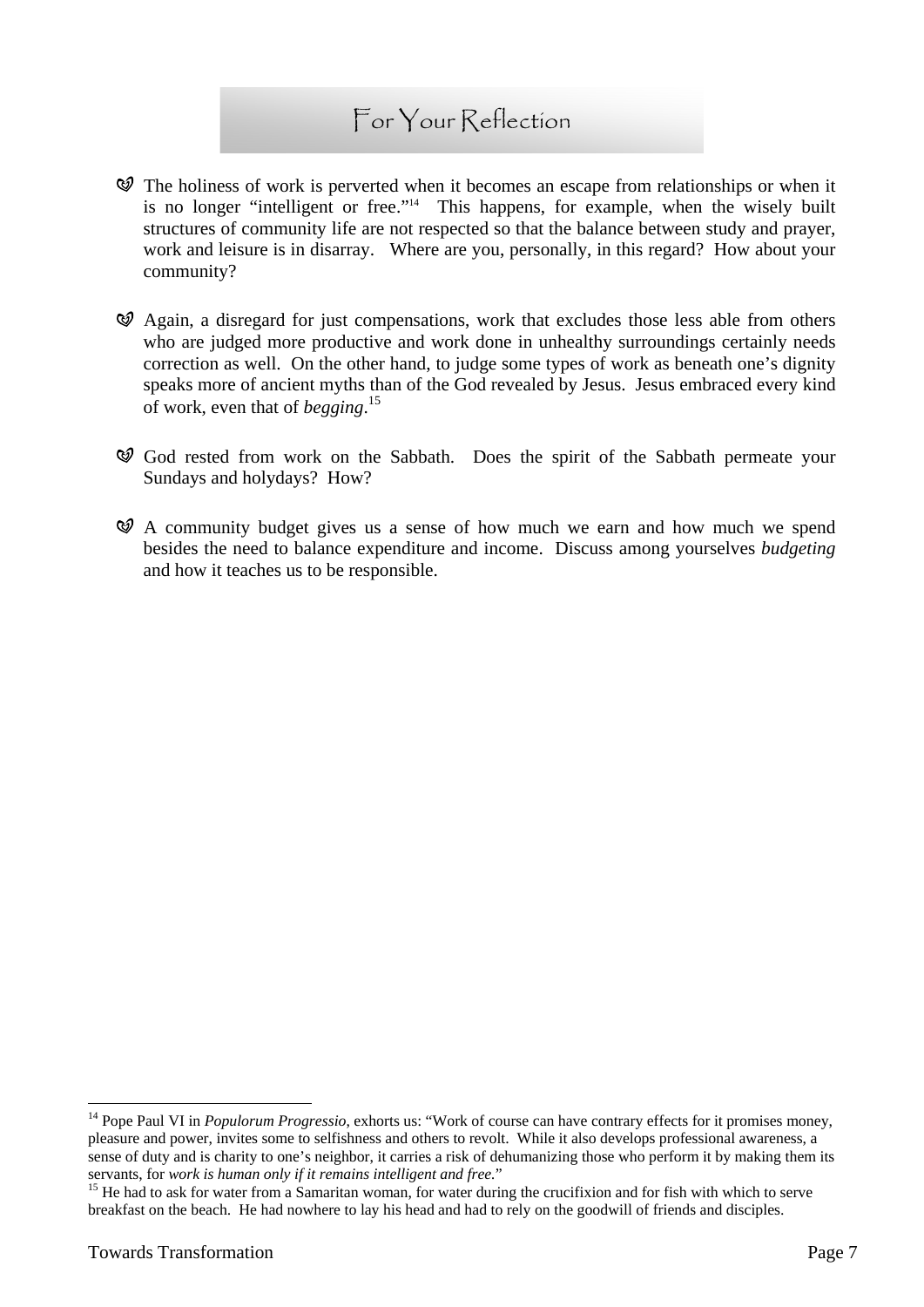#### **4. HOSPITALITY**

The oldest stories of humankind already mention hospitality in the context of nourishment, shelter and protection of the vulnerable stranger while in the care of the host.<sup>16</sup> There is the creation story, for example, of God whose hospitality made everything possible to make the home of our first parents a paradise. Most of the ancient world regarded hospitality as a fundamental moral practice for in a period, indeed, without hotels, credit cards or social safety nets, strangers and travelers depended on the hospitality of the communities while the practice of hospitality strengthened bonds that held peoples and communities together. The *Trinity* icon (Rublev's, for instance,) has its origins from the three strangers whom Sarah and Abraham entertained and who would turn out to be God and two angels. Isaac would be the reward of their hospitality (Genesis 18). In Genesis 19, Lot would similarly welcome the same divine guests who would save him from the destruction of Sodom. Women are hospitable to Elijah and Elisha and they are blessed (1 Kings 17-18; 2 Kings 4:



midst (Exodus 3:7-10; Leviticus 19:33-34; Deut. 10:18). Further, God tells God's people in Isaiah 58: 6-7 the one fast required of them is "sharing your food with the hungry and taking the homeless poor into your house." God commands the Hebrew children, descendants of aliens and refugees, to leave a portion of their fields to be harvested by the sojourner and the landless poor (Lev 19:10) and every fifty years those driven off their land by poverty are to be welcomed back to their homesteads (Lev 25:25-28).

Jesus, thoroughly a product of his culture and ancestry, was God's hospitality personified. He also would be the stranger in need of food and shelter, revealing to an unaware world how much God wanted to be welcomed into its midst (John 1: 10-12). Jesus will make hospitality the gateway to God's reign (Matthew 25), identifying himself with the 'least of these.' In Luke, when Jesus is asked what is necessary to inherit eternal life, he responds with the parable of the Good Samaritan (Lk 10:29-37) and the injunction to "Go and do likewise." In Luke 16:19-31, Jesus tells us that Dives is sent to Hades because he ignored Lazarus and did not invite the poor man to his rich house even once.

At the Last Supper, Jesus gives new depths of meaning to the ancient rituals of hospitality. He himself washes the feet of the apostles; he breaks bread and pours out wine, identifying these with his death and the pouring out of his life, his ultimate acts of hospitality that broke all limits – the total gift of God-self. J. B. Metz has said that Jesus crucified, identified with the most marginalized and abandoned, forever challenges Jesus' disciples to look at our history from the bottom up, from the perspective of the losers, the excluded, crushed and vanquished. The image of Jesus crucified is at the heart of the Eucharist; it questions the ways in which the people of God have carried out their stewardship of God's hospitality in creation and redemption. When the Eucharistic action of Jesus is seen not only in the context of the farewell supper but who Jesus was in his lifetime, one who was constantly among the poor and outcast, concerned with their spiritual and material needs, one has to conclude that to accept Jesus' Eucharistic hospitality entails

 $\overline{a}$ 16 Christine D. Pohl, *Making Room: Recovering Hospitality as a Christian Tradition*. p. 17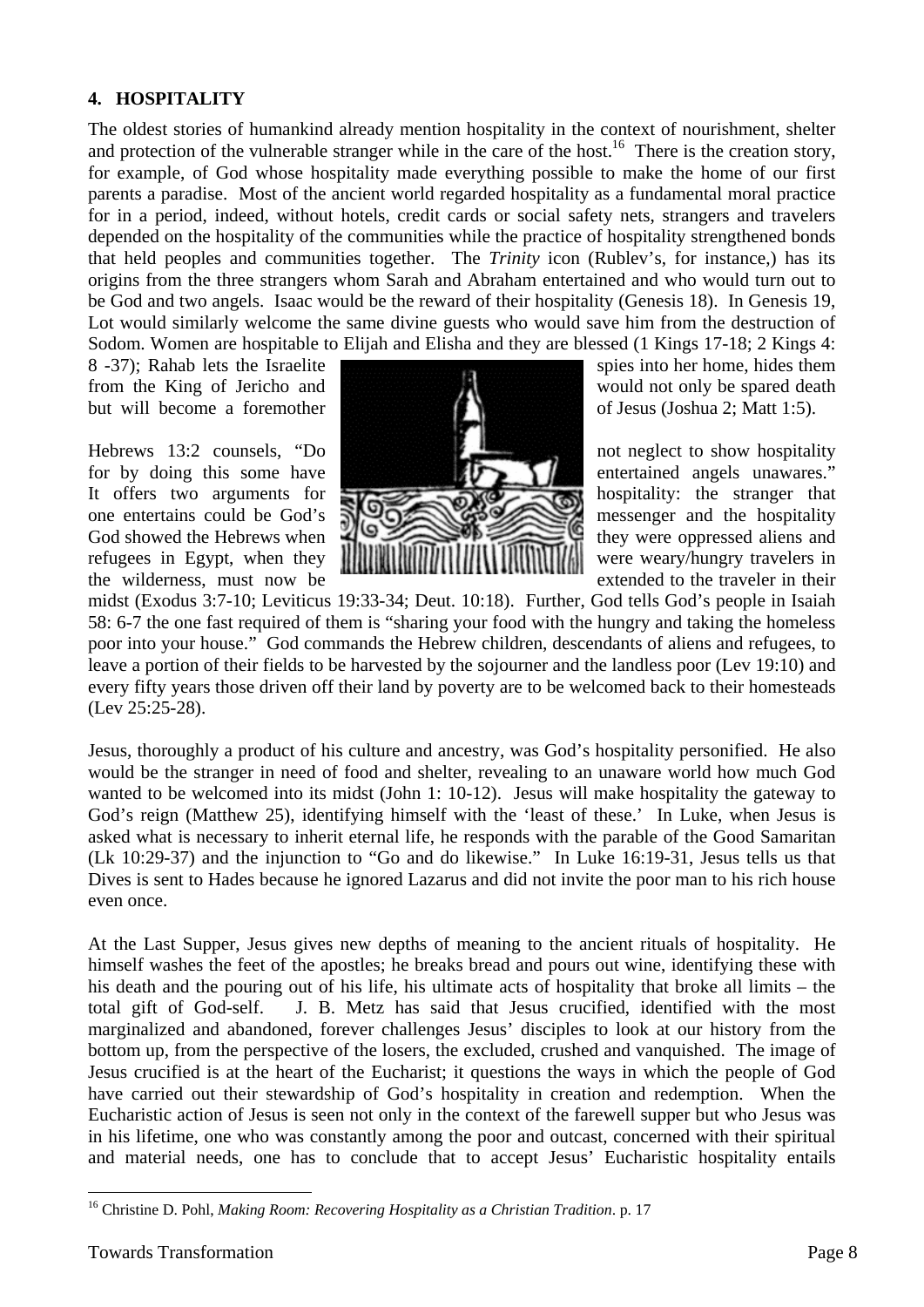solidarity with these concerns; it means responding to the needs of our own time and situation. The very existence of hunger and want in our world coupled with our own ability to respond would be call enough to practice in the world what we symbolize in the Eucharist. The young of today are asking: How can we worship on Sunday the One who had nowhere to lay his head and then the rest of the week ignore the homeless poor? $17$ 

Eucharistic communion is not merely church ritual. As a meal fellowship, as the Lord's own supper, it is an act of divine hospitality that calls those who participate to share hospitably with all people – not only at the altar but also at their own tables and at the larger table of the global economy.

### For Your Reflection

- Hospitality is part of the monastic tradition from the earliest times. What *habits of hospitality* do you regularly practice, what skills does your community have, so that the hospitality that characterizes the Congregation becomes a reality for all? Are there people you know who could model for you how hospitality would look like in our complex world today?<sup>18</sup>
- $\mathcal{D}$  Enclosure is not a barrier to hospitality. How do we sustain a sense of boundaries, restrictions and standards while also unambiguously welcoming strangers and *making room* for those who wish to share our life of prayer?
- $\mathcal{Q}$  Can some of our Sisters give retreats / spiritual direction? What formation will they need? How do we prudently use the media and modern technology (telephone, internet, etc.) for prayer requests? If we have a guesthouse, how are all the Sisters involved? If a Sister is appointed *guest mistress*, what is her role?
- $\mathcal Q$  It is also desirable, indeed very necessary, that we reflect on the Nursing Homes and Infirmaries where our elderly and infirm Sisters live. They (priests, religious and laity) suffer because they have had to abandon home, community, family and try to adapt themselves to their new circumstances at a very difficult time in their lives. Their psychological as well as spiritual needs are immense. What practical attitudes can help them and  $\arctan 9^{19}$



<sup>&</sup>lt;sup>17</sup> Christianity Today, "The New Monasticism." Vol. 49 #9 S, pp. 38-46

<sup>&</sup>lt;sup>18</sup> Starting Afresh From Christ, #8.

 $19$  Fraternal Life in Community, #68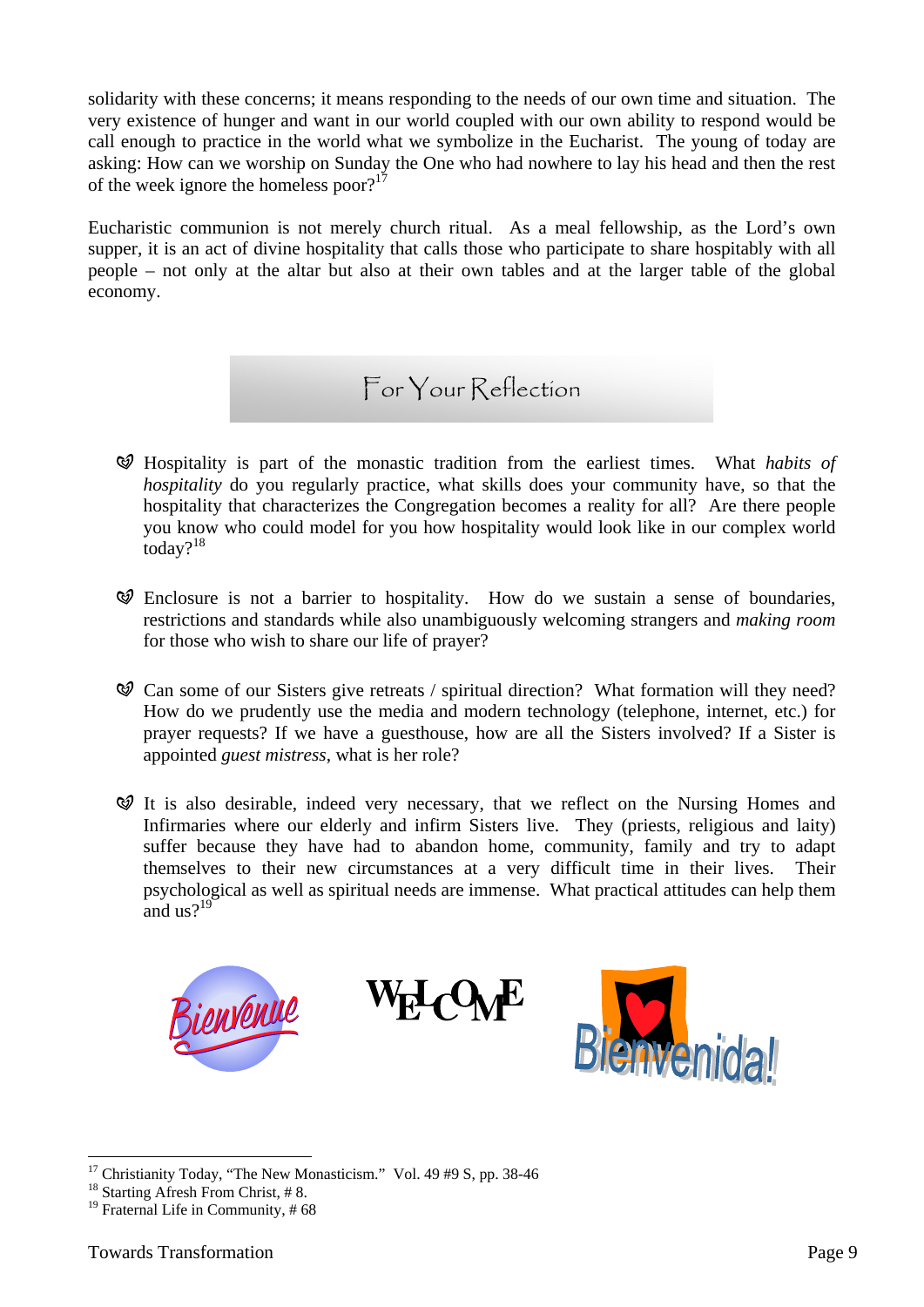#### **5. SIMPLICITY OF LIFE**

Another sign of the Spirit's presence in our world today is the movement of peoples towards *simplicity of life*. In those places to which the media does not pay attention there are people who choose material restraint in place of relentless consumption, exercise intentional living (e.g. plant and eat the food they have grown) instead of mindless activity (e.g. two to three jobs to help pay for unaffordable luxuries). They have a preference for the examined life (prayer and reflection) that brings about meaningful existence (after much thought, experimenting with expanded households, for example).<sup>20</sup> The younger population especially, drawn by a sense of connectedness to others, pursue spiritual clarity and interior richness, only to discover the ancient wealth of monasticism: having things in common, a way of life not predicated on advancement, productivity, efficiency and accumulation but emanating rather from the desire for the *one thing necessary*. They call themselves the 'new monks' as they pray, engage in *Lectio* and voluntarily live lives of service.<sup>21</sup>

Contemplative communities live simply because the essential search for God cannot abide clutter. The God-quest needs the *simple gaze* of poverty (Ps 123), the single-minded heart of the chaste person and the totally attentive ear of obedience (Isaiah 50: 4-5) for God, who is infinitely simple, is one, undivided, whole (Matt 11:25). The simple life asks the question that Jesus asked John and Andrew when the gospel of John begins: "What do you want?" (John 1: 38) and the question that the risen Jesus asked Mary Magdalen in John 20:15: "Who is it you are looking for?" It is also the simple life that enables disciples to hear their names being mentioned with utter love, "*Mary*… *Betty* … *Guadalupe* … *Vero* … *Denise* …" Such fundamental recognition is what all human beings long for.<sup>22</sup> Nothing will heal us more of restlessness, bitterness and insecurity than to hear God say: "I love you!" To hear God say directly "I love you!" awakens a person to the realization that "to be with God is my happiness and that is where I want to be" (Psalm 73). This *relationship of love* is central to the simple life; it is the current that sweeps away the frivolous and the toxic, leaving in its wake "streams of living water " able to heal, cleanse and quench the thirst of this world (John 7:38).

- For Your Reflection
- $\mathcal{A}$  A simple life is honest, is open to the ideas of others and can dispense with the unnecessary. How simple is your life – personally and as a community?
- $\mathcal O$  Simplicity of life also goes hand in hand with a life led by the Spirit, that is, in discernment, dialogue and friendship. In terms of these characteristics, how simple is your life in community?
- $\mathcal{A}$  A healthy community is able to hold the tension between differing points of view and conviction. How does your community balance the tension between good taste, (which sometimes means more expense) and simplicity of life?

<sup>&</sup>lt;sup>20</sup> "Interview with Harvey Cox" in Christian Century #88.1, pp. 9-11.<br><sup>21</sup> Ihid.

<sup>&</sup>lt;sup>22</sup> Teresa Porcile. "Mary Magdalen, Contemplative Woman." 1997 CGS General Assembly.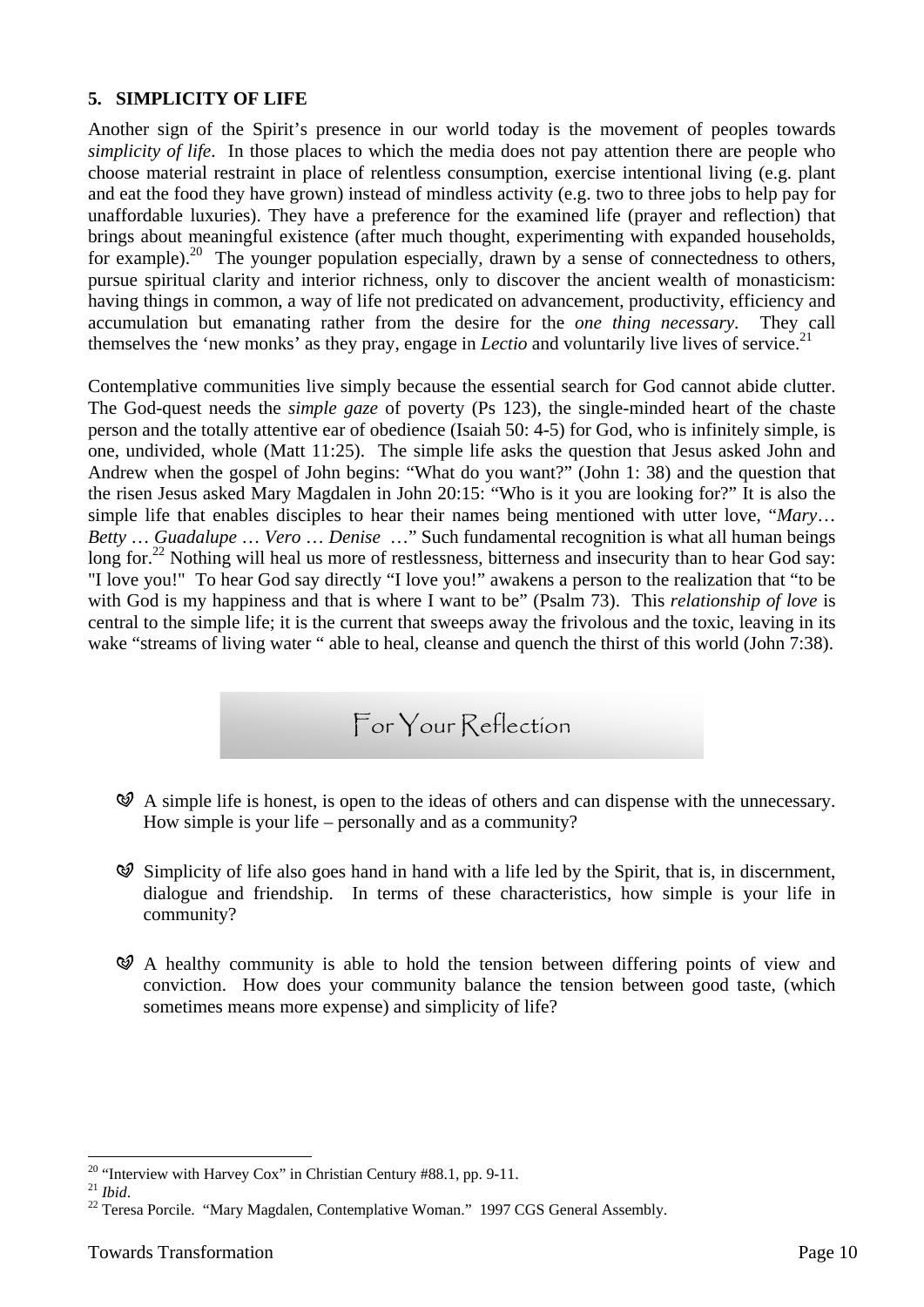# Part 2: What pertains directly to Good Shepherd Contemplative communities?

A contemplative community of the Good Shepherd is, first and foremost, **a** school of mercy where healing and reconciliation happen.<sup>23</sup> The Sisters learn from Mary Euphrasia<sup>24</sup> that if they focus their gaze on Jesus (*contemplation*), they will become *like Jesus* (John Eudes) who "having loved his own who were in the world showed them the full extent of his love" (John 13:1). The Sisters show their love for one another like Jesus who revealed God not only in speech (the Word, *Logos*), but also, in the flesh, – totally, as a human being (incarnational).



What will the particular character of the Sisters of St. Magdalen be? How shall we know them? …. It is by the sincere love they have for one another. …. May charity unite all hearts, souls and spirits so closely that *they truly are one*; and may it be read on their faces and on their whole being  $\ldots$  may they form only one heart and one soul.<sup>25</sup>

#### **1. A SPIRITUALITY FIRED FROM THE INSIDE OUT**

The Trinity is the life and foundation, the background and horizon of communities of the Sisters of the Good Shepherd. That is, from the very beginning, the *relationship* that exists between the Father (the Source of all Being), Jesus (the Eternal Word) and their Spirit of Love (of Wisdom and of Joy), illumines the *formation* of each woman who joins our communities and it is this Trinitarian relationship that is the *permanent text* she studies and lives, as she journeys with her community through the different life stages.

In our Congregation, we have a *process* that allows us to receive this Trinitarian way of life, a gift from St. John Eudes (1601-1680) whose spirit our Mother, St. Mary Euphrasia imbibed as a Sister of Our Lady of Refuge. To this day we treasure this process because used rightly, it helps us become true contemplatives. John Eudes was a practical person; he was concrete. Re-discover the truth of your Baptism, he counseled, be sure of who you are, that you are God's child. This is your fundamental identity. A consequence of baptism is conversion, not by self-merit but as a fruit of contemplation; taking time everyday for *a long loving look* at Jesus, seeing Jesus in all reality. This process is Christocentric. Looking at Christ (through *Lectio Divina*, by the everyday practice of virtues and the humble acceptance of what it means to be human),  $^{26}$  we allow him to imbue us with God, to be penetrated by God like he was. John Eudes often repeated, "Jesus live, be formed and reign within us!" 27 Because John Eudes *looked at* (contemplated) the mystery of the Incarnation very much, which is the Mystery of Love, *par excellence*, he developed little by little the spirituality of the heart, of tender mercy and compassion. For him, Mary was the one who welcomed God's loving heart into her life and lived this love fully. We are to do the same.

 $23$  Constitutions (Working Document, July 2006), #3-6.

 $^{24}$  In Truth I am their Foundress. Chapter 6.

<sup>&</sup>lt;sup>25</sup> Constitutions of 1834 and 1857, Life of the First Community, p. 34

<sup>26</sup> Constitutions, # 32-39, 41-43.

<sup>&</sup>lt;sup>27</sup> *Cf*. Conversations with Sr. Magdalena Franciscus, October 3-6, 2006. Maison-Mère, Angers.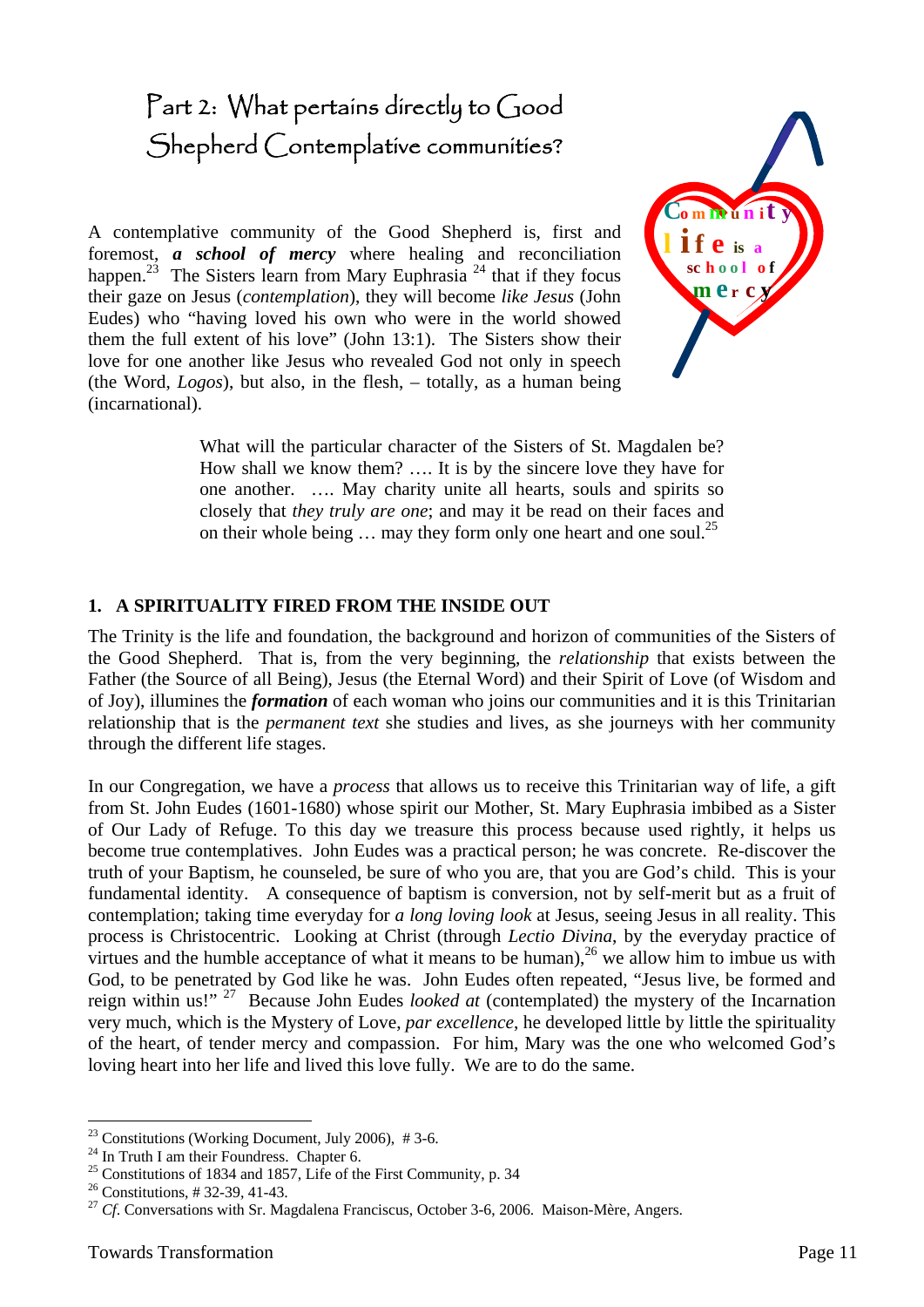It is said of Cardinal Bérulle, the founder of the French School of Spirituality of which John Eudes was a part, that he often prayed, "Oh God, since you loved the world so much, teach me to love the world like you did."<sup>28</sup> Such a love creates a total trust in God's mercy. The riches of God's mercy! It is so inconceivable that God should allow God-self to be so vulnerable to humankind's sufferings and misery but it is so. Mercy burns a wound within God's womb that will not heal as long as suffering exists because not even sin, no, nothing, no one, will make God want to separate from the fruit of God's womb (*cf.* Romans 8). Rather, the 'womb' of Mercy<sup>29</sup> breaks into places of pain to bring grace, comfort and forgiveness, for God cannot be unfaithful to covenants, to relationships with God's very own (2 Timothy 2:13). Thus, Mercy is lured to hearts left in pieces; it is attracted to those whom society has defeated that these may be restored to original beauty and harmony, life and health. Mercy is a fire, a flame<sup>30</sup> that eats away at our selfishness and from inside out, transforms us into a *new creation*, a *new humanity* for Jesus, on earth.

For Your Reflection

- $\mathcal{D}$  The church entrusts to us a share in her mission of reconciliation.<sup>31</sup> Community life is a challenge when certain attitudes that break up harmony emerge. However, it would be a big step if every Sister resolved to be a builder of peace by being true to herself and in relation to others.<sup>32</sup>
- $\mathcal O$  Sometimes, it will be necessary to accept professional help so as to be healed of our inner wounds. Prayer, the virtue of humility, prudence and a spirit of faith are indispensable in such situations.
- $\mathcal{D}$  The example of Mary teaches us how to permeate our relationships with the mercy of God, as St. John Eudes recommended. Under the protection of the Virgin Mary, and animated by the zeal of our Foundress, let us be witnesses of God's mercy, our zeal embracing the whole world. Reflect on Mary as once also being a refugee, Mary as the mother of a Criminal, Mary as an unwed mother.<sup>33</sup> How does she teach you mercy, reconciliation and faith?

#### **2. A WAY OF PRAYING**

There have been many times when, like the disciples, we have cried out, "We do not know how to pray. Lord, teach us how to pray" (Luke 11:1). The disciples of Jesus kept their minds and hearts open to the Word of God. Such was the case with St. John Eudes and so in our Congregation, as has been said above, we are truly blessed to have a way of praying that he taught. A road to mercy, it is also a contemplative process that has four movements: Adoration, Thanksgiving, Forgiveness – Reconciliation and the Gift of Self.

<sup>&</sup>lt;sup>28</sup> Conversations with Sr. Odile Laugier, October 2006. Maison-Mère. Angers.

<sup>29</sup> Response to Questionnaire

<sup>&</sup>lt;sup>30</sup> 'Our Foundress said to us': from Testimony of a Contemplative Sister of the Good Shepherd, Process, pp. 1209-1210. p. x of the 1987 Constitutions.

<sup>&</sup>lt;sup>31</sup> Constitutions #4

<sup>&</sup>lt;sup>32</sup> Response to Questionnaire

<sup>33</sup> Litany of the Virgin Mary, *Pax Christi*.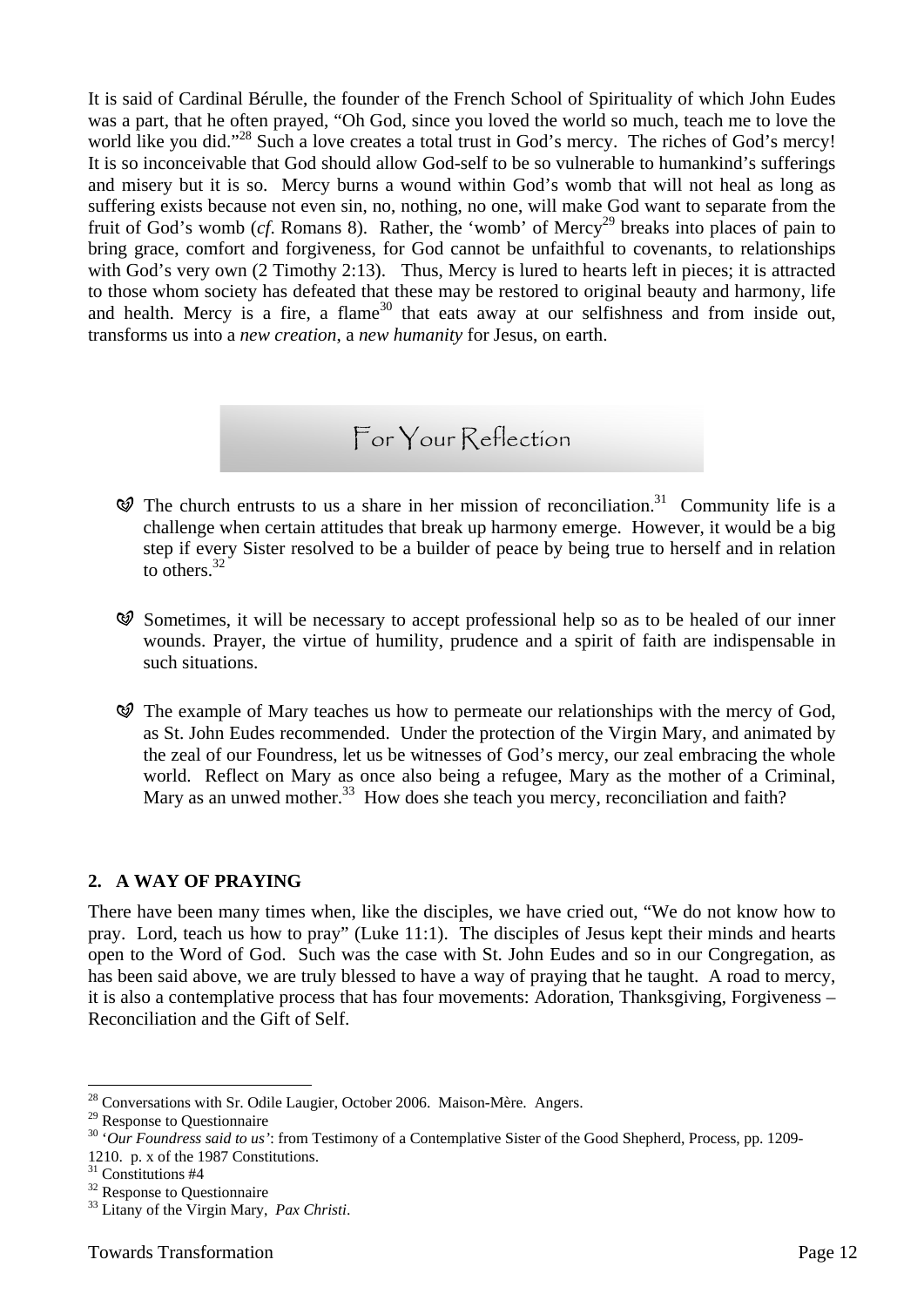- $\heartsuit$  Start by praying to the Holy Spirit: "Come, Holy Spirit, enlighten my heart, enkindle in me the fire of your love."
- $\heartsuit$  Settle down ... establish quiet around and within yourself ... Open your heart to listening to the Word of God.
- $\heartsuit$  Read the text slowly, repeating those words that touch you, underline them, welcome them into your heart, linger over them.
- $\heartsuit$  Read and reread the text, make yourself available to the movements of prayer swelling up within you:
	- **Adoring**
	- **Giving thanks**
	- **Asking for forgiveness**
	- **Giving of yourself**
- $\heartsuit$  Be open to the Spirit, allowing the Spirit to deliver the message God has in store for you.
- $\heartsuit$  Do not be concerned if you feel nothing is happening. Remain in prayer until the end of the pre-set time.
- $\heartsuit$  Conclude by giving thanks for what the Spirit enabled you to discover.

*- Spiritual Itinerary for Today, p. 27* 

### For Your Reflection

It is highly recommended for Formators and Coordinators to be very familiar with the *Four Movements* of John Eudes so that they are able to impart this way of praying to those in Initial Formation and to the Community who might be attracted to this contemplative way of praying. *(Please see Appendix for 'How Best to Pray.')* 

#### **3. GOSPEL ASCETICISM**

*Community life and selfishness do not go together.* Interior conversion daily – making one's self, beautiful (less and less selfish) so that the image of God in us becomes clearer<sup>34</sup> – is another name for asceticism. It is an effective tool for weaving into one's daily existence the life of Jesus Christ, which is given not only to souls but also to *embodied* human beings. According to St. John Eudes,

 $\overline{a}$  $34$  Constitutions # 6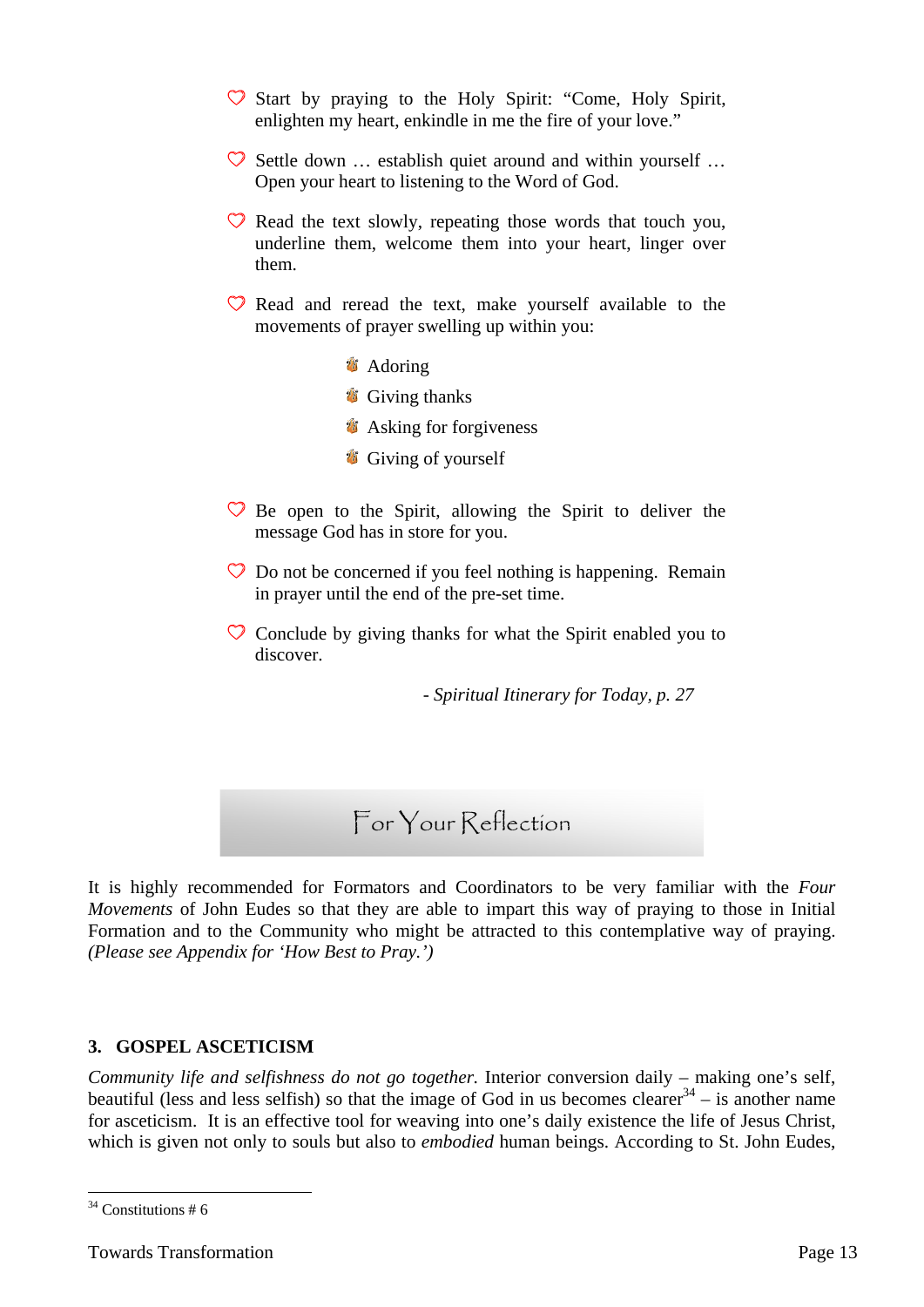asceticism is having the inner freedom when to say *Yes* and when to say *No* for the sake of the gospel.

What might constitute a new asceticism for our time? First, it must consist of practices fully as good for body as for soul. Our Christian faith teaches us that the body is an integral and permanent aspect of the human being. Therefore, it must be explicitly cared for and enhanced by any ascetic practice that we accept as good for our souls. Second, ascetic practices must be temporary, consciously chosen and carefully designed to locate and correct a particular, debilitating habit pattern. Thus, we need self-knowledge and spiritual direction. Mother Foundress has this to say:

> There are two things that can ruin us all: thinking too much of self and of one's health and, thinking that in order to be perfect, one must utterly disregard one's health and be mortified in everything. They say they want to do penance. Yes, but simply using the ordinary means and occasions: being content with the food whatever it may be, keeping the recommended silence/recollection; study and manual labor help control the imagination, non-participation in gossip; openness and minding one's business!35

We must not ignore the bodily practices that recognize and affirm our incarnated life, in which what we do is as important as what we think. Fasting from food, media and technology, physical and breathing exercises, bodily postures, silence and solitude, attention to what we need to do, etc., are highly effective and valuable for locating and treating the habituation and addiction that result finally in a dullness of body and mind.

Through the years, many of us have thought that the word REPARATION was equal to making penance either for our personal sins or that of others. On the other hand, St. Mary Euphrasia's understanding of reparation started when she was young – on discovering the abandonment of the crypt of St. Philbert to disrepair and dirt, she and her little friend cleaned it up, bringing it back, *restoring it*, to its original beauty. Teresa Porcile <sup>36</sup> explained that within the human being is a core, a nucleus that is naturally inclined to *return* (to be converted) to its original state of primitive innocence. From this center will also emerge the '*new* innocence' that is brought about **only** by the redeeming grace (to save, to restore, to repair) of Jesus' passion, death and resurrection. Innocence, in Latin, means to be incapable of wounding. This 'new innocence' is given to us as a *gift*.

In our world today, reparation is also understood as *commutative justice* – a restoration of stolen goods to the owner in the manner that Zaccheus promised he would do after Jesus stayed at his house (Luke 19: 2-9). 37 This is the story behind *debt cancellation* that John Paul and other responsible citizens of the world have advocated for and continue to work on.

In our time, moreover, reparation (atonement) includes learning our place in the universe as simply one among God's created ones and rejoicing in our interconnectedness with the rest of creation. The people of today are sensitive to the respect we owe, not only to one another, but also to the earth, source of our nourishment, the place where we live and already, the building stones of the *new heaven and the new earth*. 38

 $\overline{a}$  $35$  Chapter 32 of "In Truth, I am their Foundress."<br> $36$  Porcile, *ibid*.

<sup>&</sup>lt;sup>37</sup> New Catechism of the Catholic Church

<sup>38</sup> *Gaudium et spes* #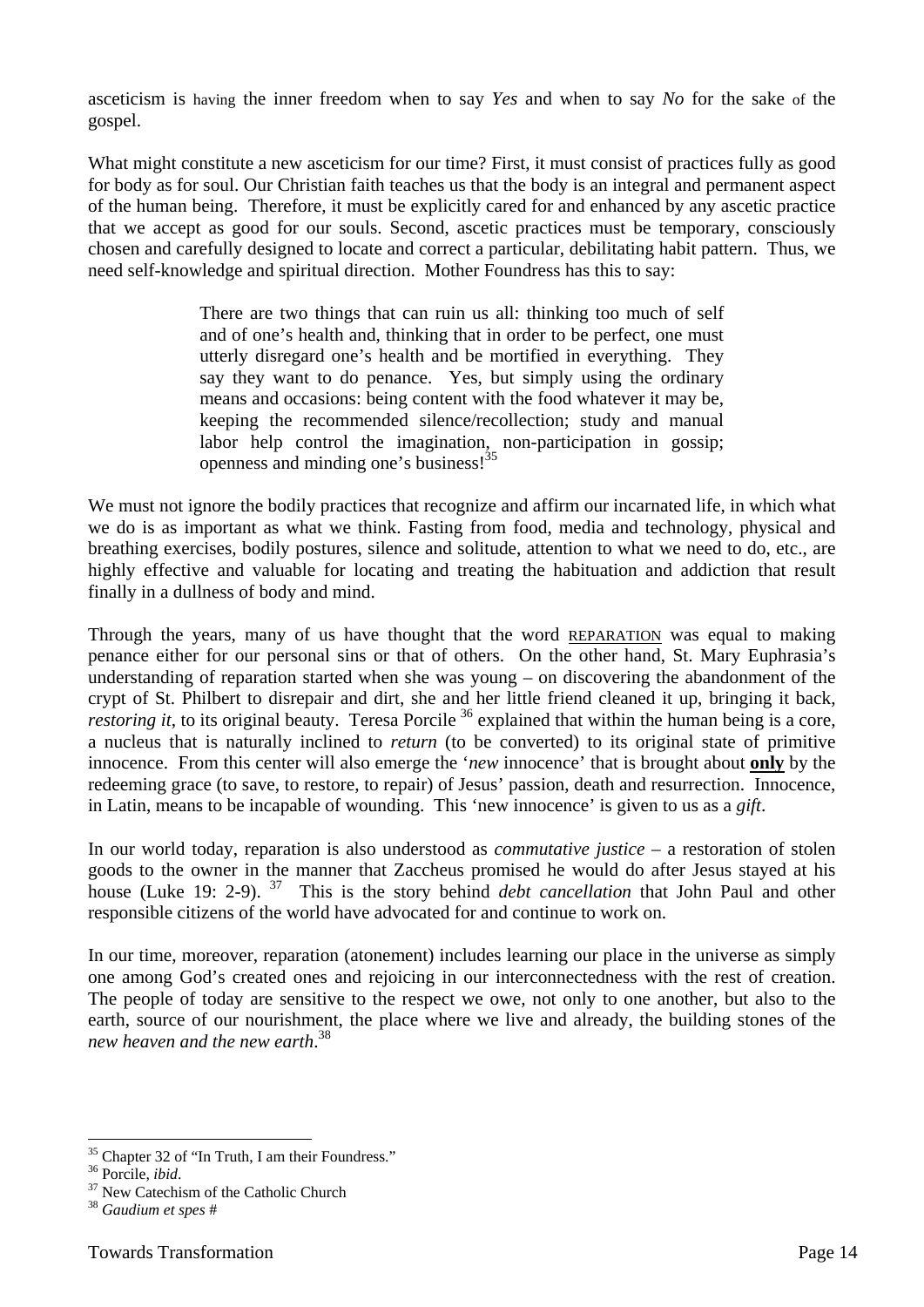# For Your Reflection

- Review your understanding of *reparation*, using the texts used above and from the Appendix or some other of your choice. Be sure to discuss *'reparation'* at one of your community meetings.
- Where before we used to say "penance and conversion" now we say, "penance and conversation." Dialogue that is open to the truth demands listening skills; it is a real form of asceticism for our time.<sup>39</sup> How is dialogue employed at your community meetings and evaluations?
- $\mathcal{A}$  An incarnational spirituality (such as the spirituality of St. John Eudes) teaches us to respect and love our bodies for *it is with the body* that we give God's compassionate look to someone and *it is with the body* that we are a face for God and *it is with the body* that we are God's hands and feet. "The Eucharist shows us the vocation of our human bodies: to become gifts to each other, the possibility of communion" (Timothy Radcliffe). How are you in this area?
- $\mathcal{O}$  What are some ways that we can make up for the abuse that our planet receives from human beings?
- We all know the episode about the young Rose Virginie taking the initiative to clean the crypt of the church. Do we realize what was in the crypt under the main altar? Dung, straw soiled by the horses belonging to the army that was sheltered in the church.<sup>40</sup> *Are there 'crypts' in our lives, in our communities, that we have not restored to their original beauty and which we prefer not to look at, or just forget?*

#### **4. RECONCILIATION**

To speak of reconciliation … is for the women and men of our time an invitation to rediscover, translated into their own way of speaking, the very words with which our savior and teacher Jesus Christ began his preaching: "Repent and believe in the Gospel."<sup>41</sup> As Sisters of the Good Shepherd, how do we interpret and live *reconciliation*? In our Constitutions (no. 4) we say:

> The Church entrusts to us a share in her mission of reconciliation. This demands an awareness that we ourselves are always in need of conversion. In our unceasing return to our compassionate God, we discover the depth of our sinfulness and in openness to God's initiative of love we find mercy. United with all people in their struggle with sin and in their need for reconciliation, we witness among them to the power of this mercy.

<sup>&</sup>lt;sup>39</sup> Fraternal Life in Community, nos. 29-34, "Communicating in order to Grow Together."

<sup>&</sup>lt;sup>40</sup> St. Mary Euphrasia and Her Ways of Reconciling. Sr. Odile Laugier, Reconciliation Workshop 2006 (http://www.buonpastoreint.org/media/blinesv/sme\_180606\_ang1\_000.doc)

<sup>&</sup>lt;sup>41</sup> Reconciliation and Penance, John Paul II.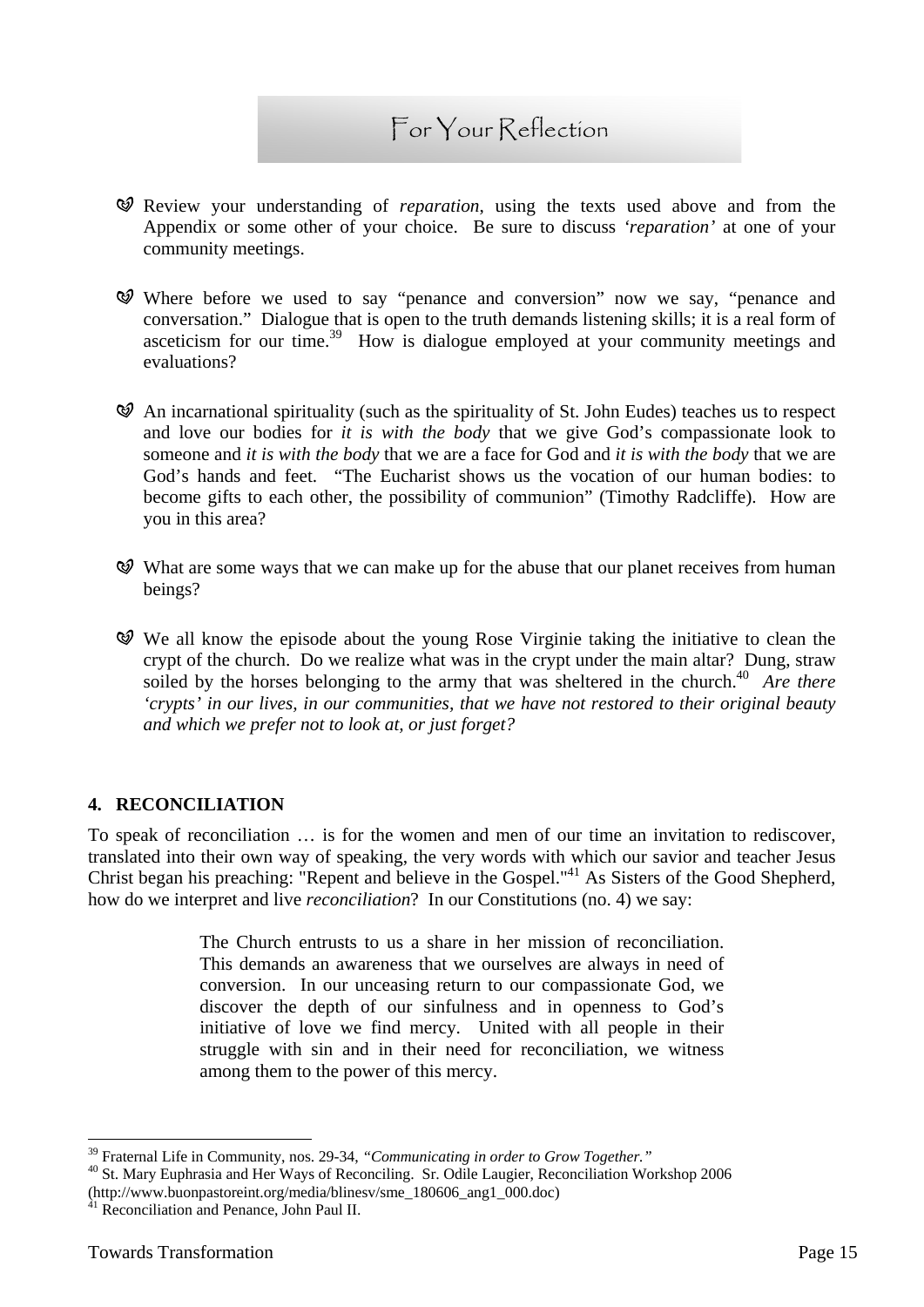*Awareness … always in need … unceasing return to …* these words tell us that for Sisters of the Good Shepherd, reconciliation is a way of life, it is a process, 'it is in the beginning, the end and along the way of our journey as we *grow* into its meaning.<sup>42</sup> It is also about *relationships – unceasing return to the O-other.* In our contemplative communities, for example, John Paul II's invitation to interpret reconciliation in our own way means that we *notice* when "There exists within us aggression, anger, revolt and refusal, even, of the *other*. It is all a question of recognizing our experience of remaining in our anger or our bitterness and not wishing to be reconciled.<sup>43</sup>

For us, St. Mary Euphrasia is the one who incessantly witnessed to reconciliation and the power of merciful love. She walked the way of being hurt and humiliated; she was not beyond expressions of anger or impatience, but, also, it did not take her very long to accept her mistakes or to recognize when she was in the wrong  $-$  a very important part of the process of reconciliation. According to repeated testimonies of many of her contemporaries, she was discreet, – "dumb" – about the injuries, the hurtful words and accusations that go back and forth in conflict. It was her custom whenever possible, to talk openly with the person concerned and "keep silent on all that could aggravate the situation."<sup>44</sup> In other words, when in many situations Mary Euphrasia was the aggrieved party (victim), she *initiated* the reconciliation process. She did not wait for the

wrongdoer to ask for pardon. Her love of God and of the other was such that she crossed the threshold first to restore harmony in relationships. Hearts fragile with pain, or consciences weighed down by sorrow, could be open with Mary Euphrasia. People *felt safe* with her, they knew she would not betray nor add dishonour upon their disgrace and their trust was not in vain. Thus she was able to reconcile families and disagreeing Superiors; novices could reveal their pain to her and be eased of their burden. Mother Foundress' openness to welcome different cultures and identify her own self with all nationalities are well known. She sought to maintain good relationships with opposing political parties of her time and was at home with both the humble workers in the Mother House and the rich benefactors whose help she needed 'for the holy work.' <sup>45</sup>



Our communities are called to be special places of reconciliation. When harmony is disturbed we are ready to pardon and to ask pardon with a sincere heart.<sup>46</sup> Referring to this section of the Constitutions in her talks at the Reconciliation Sessions in Angers 2006, Sr. Brigid Lawlor, said, "We should be ready to pardon … the victim is … the initiator of forgiveness. We should be ready to pardon and to be pardoned  $\ldots$  the wrongdoer is mentioned second!"<sup>47</sup> What an evangelical challenge – something that Mary Euphrasia could truly live up to! Can we do any less? Moreover, when the pardon we give and the pardon we receive take place in an environment of mutual understanding – not only of what is said but of what is not said; where we offer space not only for the facts but for emotions as well and therefore time and trust, acceptance and humility have to be unmeasured, we truly know in the depths of our hearts why "there is more rejoicing in heaven over one sinner who repents than over ninety-nine righteous persons who do not need to repent" (Luke 15: 7,10). If such witnessing to God's love and mercy becomes *'a way of life'* then we can truly say

<sup>42</sup> Reconciliation Sessions 2006. Sr. Brigid Lawlor. Angers

<sup>(</sup>http://www.buonpastoreint.org/media/blinesv/recon2006\_one\_conference\_1\_eng.doc) 43 Reconciliation Sessions 2006. Sr. Odile Laugier. Angers

<sup>(</sup>http://www.buonpastoreint.org/media/blinesv/sme\_and\_reconciliation\_26\_ang.doc)

<sup>44</sup> Laugier, *ibid*. 45 Laugier, *ibid.* 46 Constitutions # 35.

<sup>47</sup> Lawlor, *ibid*.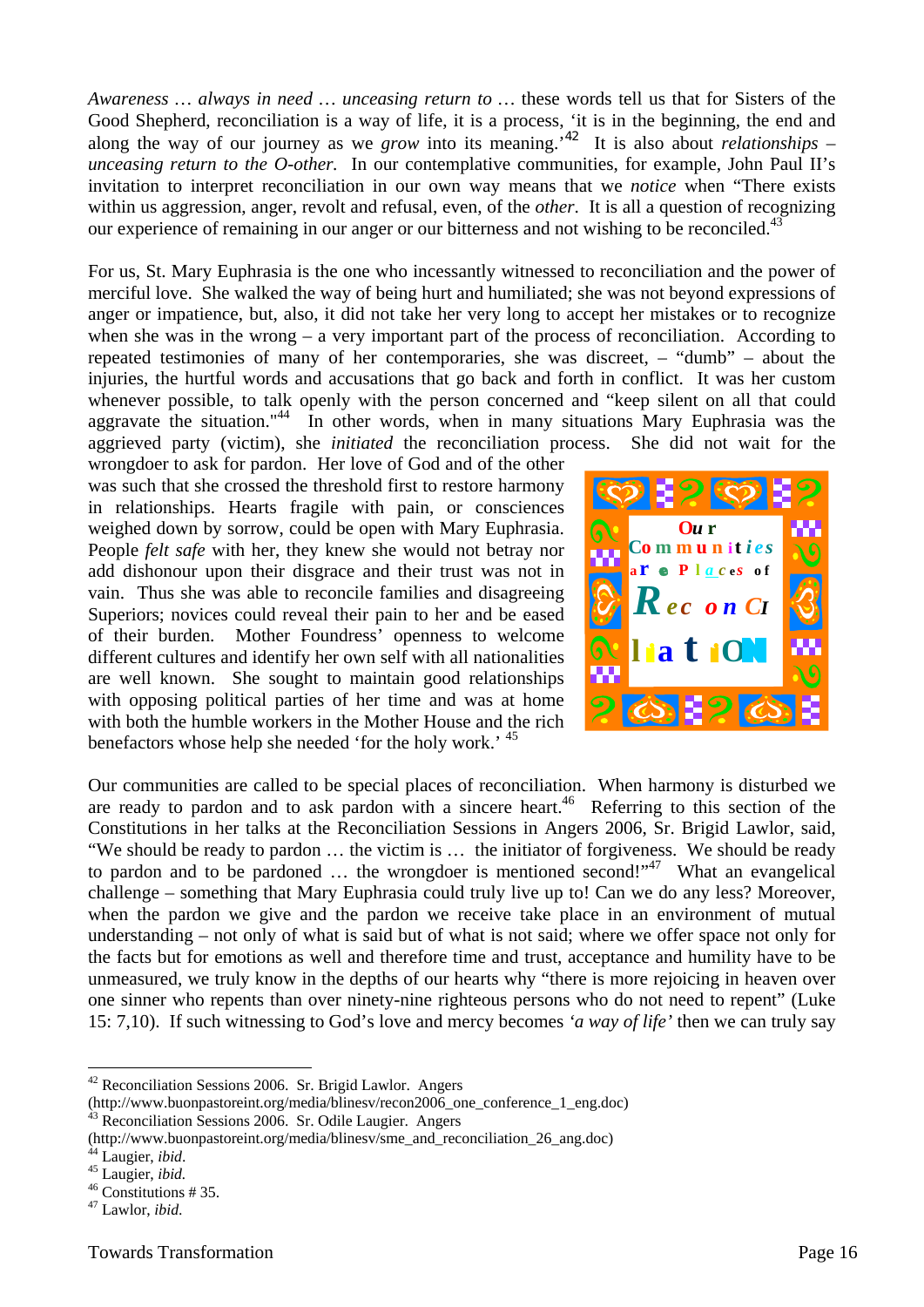with St. John Eudes, "true acts of reconciliation are as a new Baptism and a new creation." *Reconciliation is transformation*.

### For Your Reflection

- Which icon of God illumines your reconciliation journey: God all merciful, forgiving, just, compassionate, keeps your sins as far as the east is from the west (Psalm 103:12). Name your God who guides you on the path of reconciliation. Spend time with the *Prodigal Father* in Luke 15: 11-32. Is there perhaps someone in your life, maybe in your community, to whom you need to run as you *initiate* the first steps of reconciliation?
- Spend time with Mary Euphrasia and ask her how she truly learned mercy, forgiveness and reconciliation from the heart of Jesus. People felt safe with her and she did not bad mouth those who hurt her. What do you need most to learn from her?
- $\mathcal Q$  Jesus died on the cross rather than be separated from any of his relationships. His love embraced all that his Abba-God had given him including sinners, lepers, children, women, publicans, Pharisees – everyone who believed in him (John 17). In prayer, we learn from the Spirit directly the last wish of Jesus: *that we may be one* just as Jesus and his Father are one. How can you encourage your community to take opportunities to be in dialogue with other groups quite different from yours or from whom you may be estranged?



#### **5. JUSTICE AND PEACE**

Today, for our contemplative communities, to speak or think *'Good Shepherd'* is to place within the same heartbeat the urgency of PRAYER for JUSTICE and PEACE … for what else can come up so high or descend far below to embrace the desperate needs of our world and hold them in steadfast hope if not the fires of prayer burnt directly into the Heart of Mercy?

What are the insistent needs that our apostolic Sisters seek to serve and that our life of prayer supports? Or, what are the cries of the poor that Good Shepherd is especially sensitive to?

"If the church (the people of God, us) needs to become inclusive and embrace people in a nonjudgmental way, making space for women to come together for mutual help and support is critical. Everywhere, there is a call to aid women in situations of domestic violence and to work against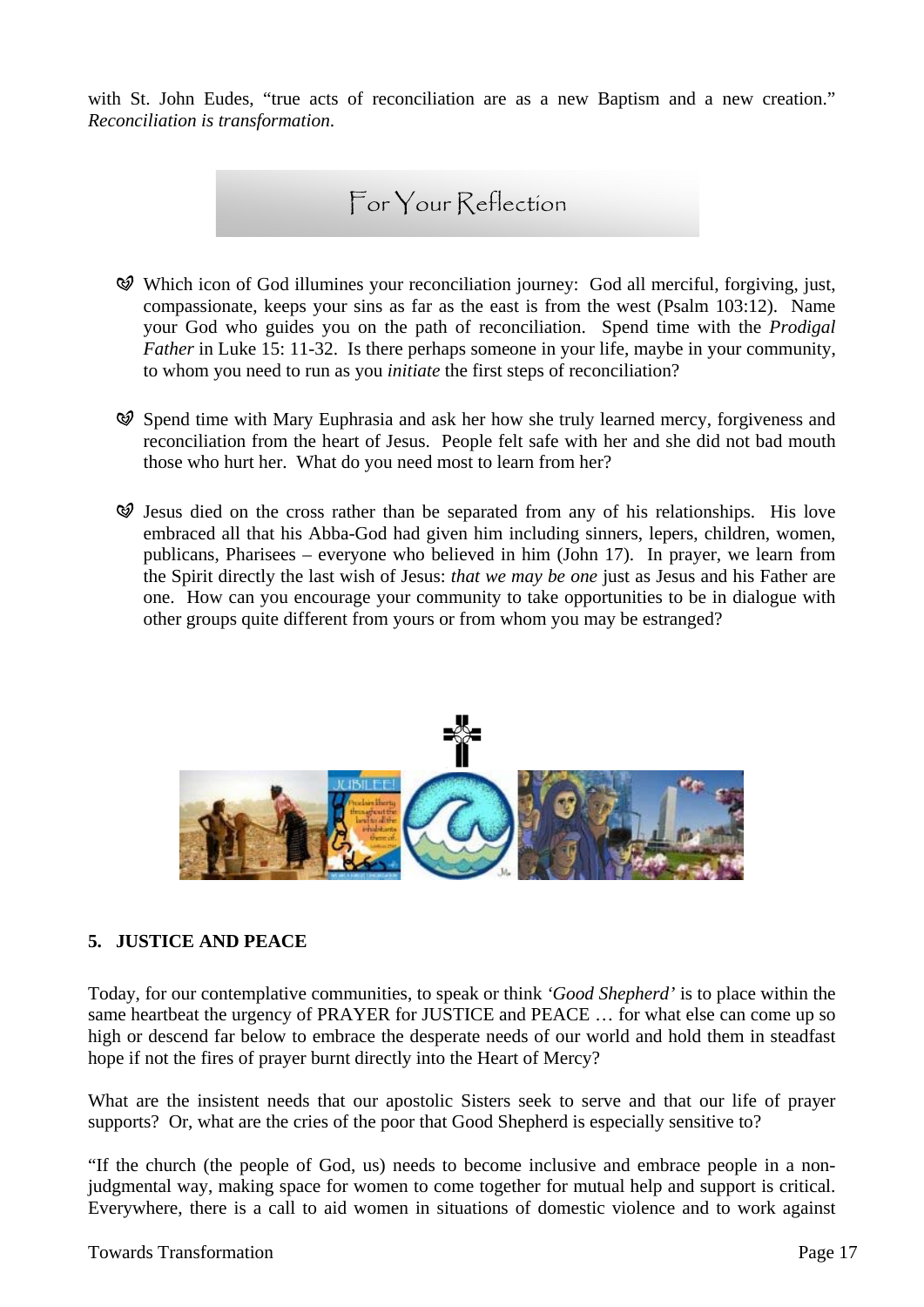unjust economic structures. To have a more feminine and mothering church, it is necessary to foster qualities of compassion, caring, gentleness, hospitality and warmth." 48

#### *Girl child and the trafficking of women …*

"… a very urgent task is the education of the human rights of the girl child. It is in her own community that the *girl child* begins to shape her *identity through education*. Women and girls at the grassroots can be organized to know that they are the only ones who can change their culture and male dominated policies. Entering mainstream systems and networks is really the only space from which women can draw their strength."<sup>49</sup>

"What is at stake in the issue of human trafficking is our bedrock belief that every human person is of infinite worth and dignity, not a commodity to be bought and sold for profit in the underground marketplace. Human trafficking is a stark, haunting cry in our time that matters deeply and must be answered."50

#### *The Millennium Goals… The Eradication of Poverty … Wars and ethnic cleansing …*

"We stand at a critical moment in Earth's history, a time when humanity must choose its future... We must join together to bring forth a sustainable global society founded on respect for nature, universal human rights, economic justice and a culture of peace".<sup>51</sup> Compassion that lovingly embraces the suffering of humanity is at the heart of our call as contemplative women. We recognize justice as an essential value, deeply rooted in the Gospel and our Good Shepherd spirituality. $52$ 

We live in a world where the richness of communication, solidarity and spirituality are intertwined with oppression, war, violence, a lack of social, political and economic well-being. But it is in this world that God is incarnated and that is why we cry out together, apostolic and contemplative sisters and laity, that Justice reign universally.<sup>53</sup>

For Your Reflection

Mary Euphrasia knew the workers' living conditions; she saw the marks of them in the women and young girls she received. But she was also in contact with people from affluent milieus, benefactors who were indispensable to the life of the house. When there was question of the future of a person who was leaving the Good Shepherd, friends and benefactors were solicited.

The testimonies to the Process of Canonisation tell us that the Mother House helped in different ways: giving food and clothing to the families of sick workers. We see that she quickly paid for work ordered from outside knowing that the craftsmen lived from day to day. She recommended that the Sisters never keep a workman waiting in the parlour so that he would not lose his day's pay. She even went as far as paying the bridge tax (the tax imposed on people using the bridge) for the parents of such and such a young girl in order to promote family reunions, so that the price of the

<sup>48</sup> *Reported in Japan Catholic News, Oct 2005*

 $^{49}$  Vandana Lobo, UN-NGO Report. Embrace the World, June 2006.  $^{50}$  Sr. Helene Hayes, RGS

<sup>51</sup> Preamble of Earth Charter, 2000

<sup>52 2003</sup> General Assembly Statement

<sup>53 2003</sup> General Chapter Statement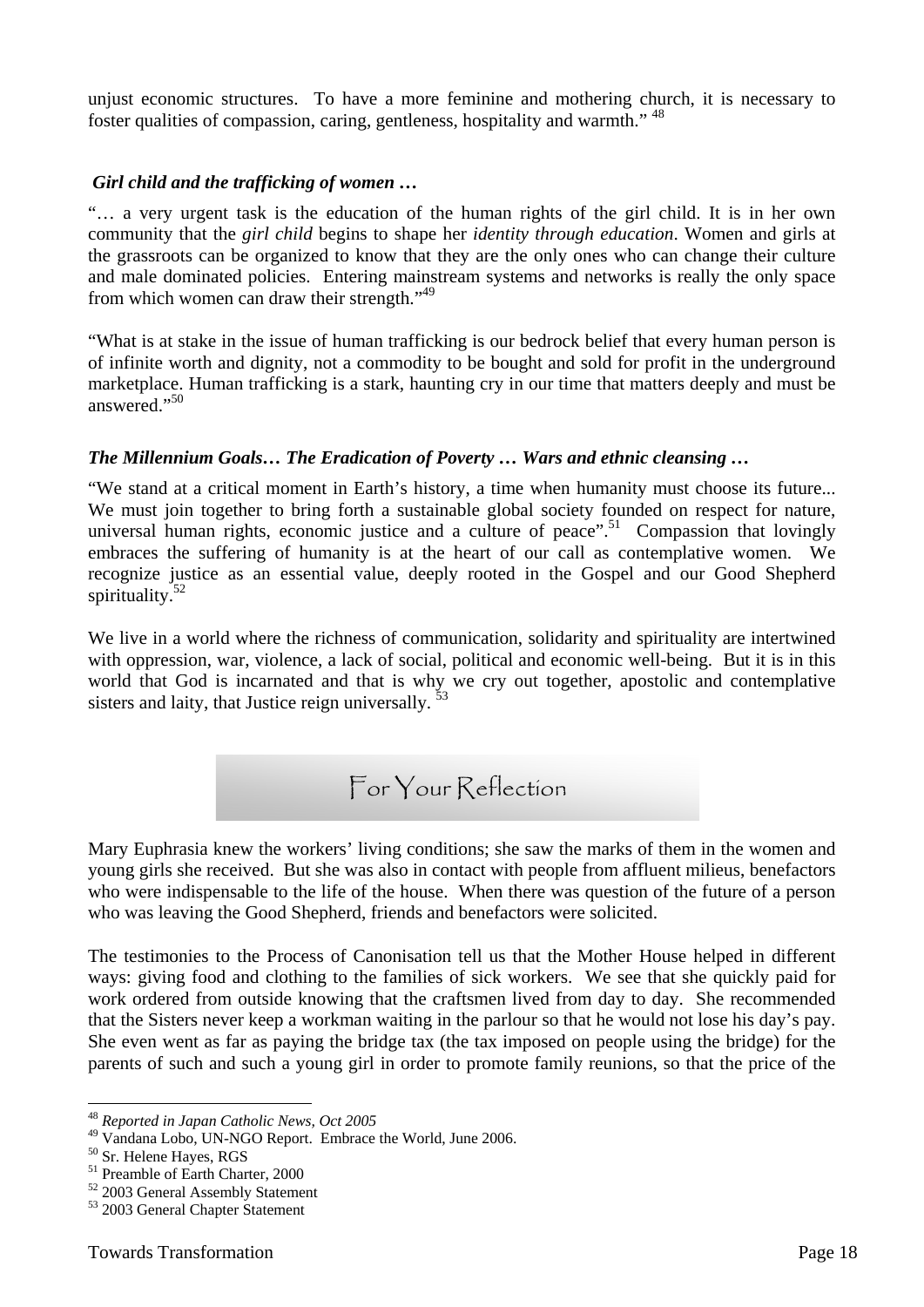crossing would not be a pretext for 'abandoning' a difficult daughter placed with the Good Shepherd.

We also know how much Mary Euphrasia recommended that the Sisters were not to neglect teaching all the young girls in the house to read, write and count. "Being instructed and knowing how to work, they would be able, not only to provide for their own needs, but also help their families." Today we talk about helping on a long-term basis.<sup>54</sup>

- What do these lines of action from St. Mary Euphrasia suggest to you? What change in behavior do they imply, what values do they invoke? Share your insights in community.
- $\mathcal{A}$  How do we take an active part in restoring life and dignity for all, especially where it is most diminished? How can our spirituality, formation programs and ministries contribute to this call? How does our charism impel our action?
- $\mathcal Q$  Justice is God's way of being and acting. God's justice is done with generosity and it is justice that does all that is required and *a little more*. Where this justice abounds, so does joy and all of creation is honored and safeguarded; there is peace. It is both God's gift and something for which people have to work. This way of justice always seeks the good. It is always salvific.<sup>55</sup> Within this context, are there ways that your community can respond to the request of our young Sisters in Formation to have more balance between work and study? What about the plea of many communities for their handiwork to be included in the sales of Handcrafting Justice to help income and expenditure?

#### **6. A LEADERSHIP THAT IS NEW**

There are differing ways of giving ourselves a direction that can bring us to the place which is ours (leadership). At this precise moment in our history we are being invited to focus on knowing our story better – check the memory of our beginnings and growth in self-identity and self-awareness – a process culminating in a good grasp of what we are about (mission). A propitious way of doing this is to *take the time* to study, assimilate and integrate into our lives Article 1 of our Constitutions and allow it to *form* us into *newness*. How necessary it is to take the first steps of this *re-creation* that will lead to new ways of being community. It will prepare us to be midwives of the future God is about to give!

When Mary Euphrasia founded the Sisters of St. Magdalen in 1831, she gave them a Rule based on the ancient rule of Carmel but one that she thoroughly imbued with the riches of *God's mercy* and *compassion* – undoubtedly in the spirit of St. John Eudes whose teachings she lived. Her idea was that the Sisters would be the praying group within the Congregation.<sup>56</sup> This metaphor would be the underlying image of our self-understanding for over a hundred years.



 $54$  2006 Reconciliation Sessions, Sr. Odile Laugier<br> $55$  Please see the Manual for Promoters of Justice and Peace. Rome, 1997

<sup>&</sup>lt;sup>56</sup> "The Crowning Work of the Good Shepherd." Père Bernard Tenailleau. 1991 CGS General Assembly. Angers.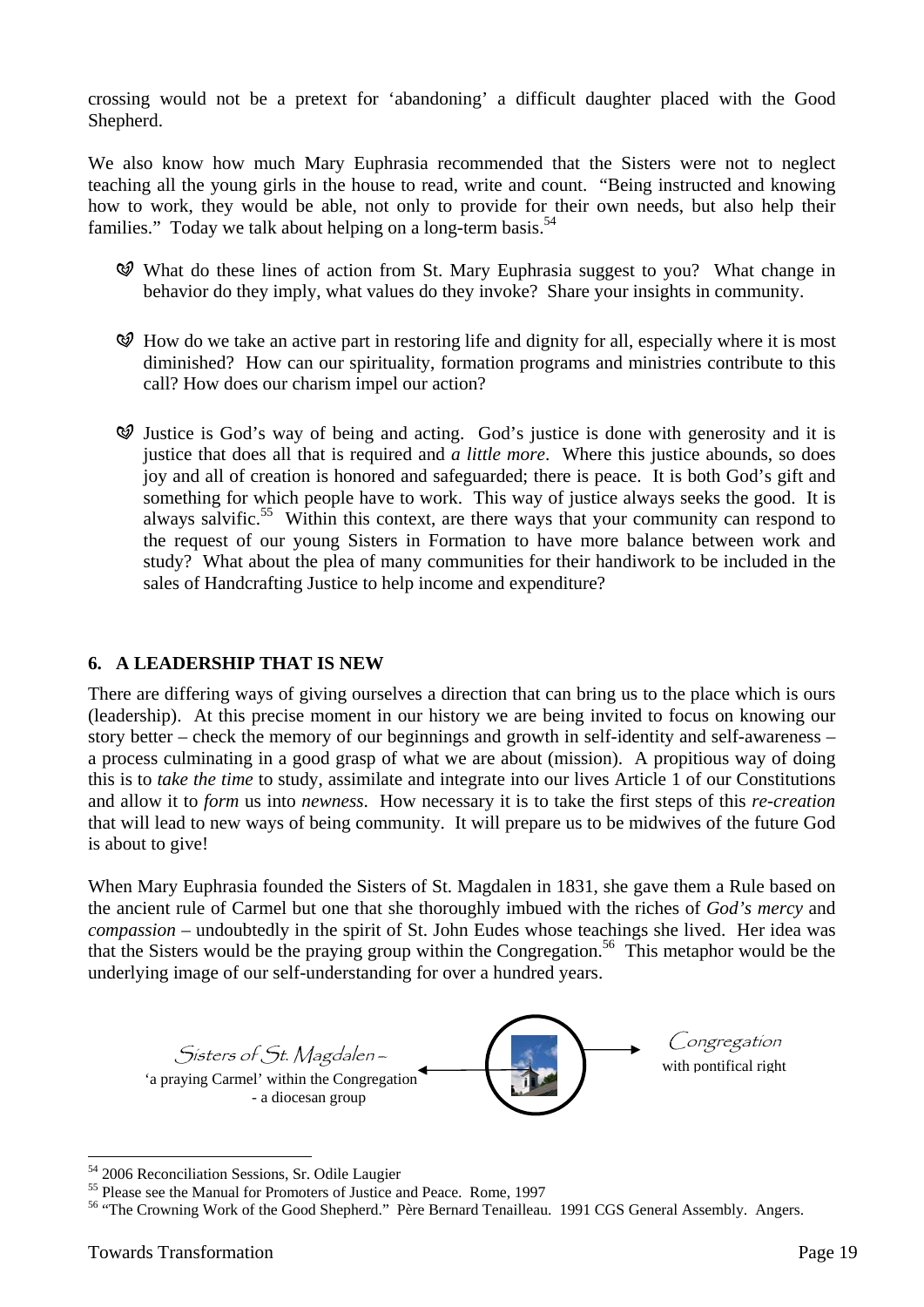

In the years after World War II, a new consciousness of 'what is right and just' gained momentum in the minds of peoples. It was around this time that Mother Ursula Jung, intuiting as it were, a perceived desire within the Congregation, asked Rome to articulate anew the identity of the Sisters of St. Magdalen.<sup>57</sup> In 1950 Rome responded by a decree that declared "the Sisters of St. Magdalen are truly reparatory Religious, incorporated as a special branch into the Congregation of Our Lady of Charity of the Good Shepherd of Angers." The Sisters from now on will make the *vow of zeal*. The words 'true and reparatory Religious' were highlighted and recognized but somehow, the reality of the word 'incorporated' would be glossed over in the collective perception of the Congregation; this slip would leave a scar on some of the contemplative Sisters for a long time.<sup>58</sup> Still and all, the Sisters of the Cross – the new name given to the Sisters of St. Magdalen in 1964 – will gradually claim the spirituality of the Congregation as also theirs.

*Incorporated* as a special branch  $\leftarrow$ into the Congregation

It would take 53 more years for Article One of the Constitutions to be voted on (unanimously, at the 2003 General Assembly and Chapter), bringing to a peak the evolution of the contemplative sisters' "incorporation" into the Congregation and raising everyone's consciousness to the original insight of St. Mary Euphrasia in founding a contemplative group within an apostolic congregation.

> *To rediscover and understand the deep desire St. Mary Euphrasia had when founding the contemplative branch of our Congregation seems to us a very special grace, a grace which we are permitted to live anew today, be we Contemplative or Active Sisters."*  Liliane Tauvette - Letter of April 6, 1992

The continuous movement towards ownership of Article 1– its implications, responsibilities and consequences – will form contemplative communities of the Good Shepherd; it is the context of the future that we are open to. Since we do not know what the future looks like, we will have to enter unknown zones, zones of risk – where mistakes may be made. Is this acceptable? Such possibilities never frightened Mary Euphrasia. She was convinced that "the Congregation is God's work" and cannot be doomed to failure. This was her leadership – the way she carried out her vision, which was "the salvation of souls." Everything else followed from this central gaze: her freedom to delegate, collaborate, to accept authority or support the decisions of others, her confidence in entrusting awesome tasks to young or inexperienced Superiors, her willingness to ask pardon for errors she made … and her *humility* in allowing God to bring about the fruitfulness of the Congregation that she labored for, not with talents, nor with riches but "*only with Love*." Her leadership was out of love, – *she loved with all the strength of her soul*.

 $\overline{a}$ 57 Conversations with Sr. Odile Laugier, RGS. October 2006. Angers <sup>58</sup> *Idem*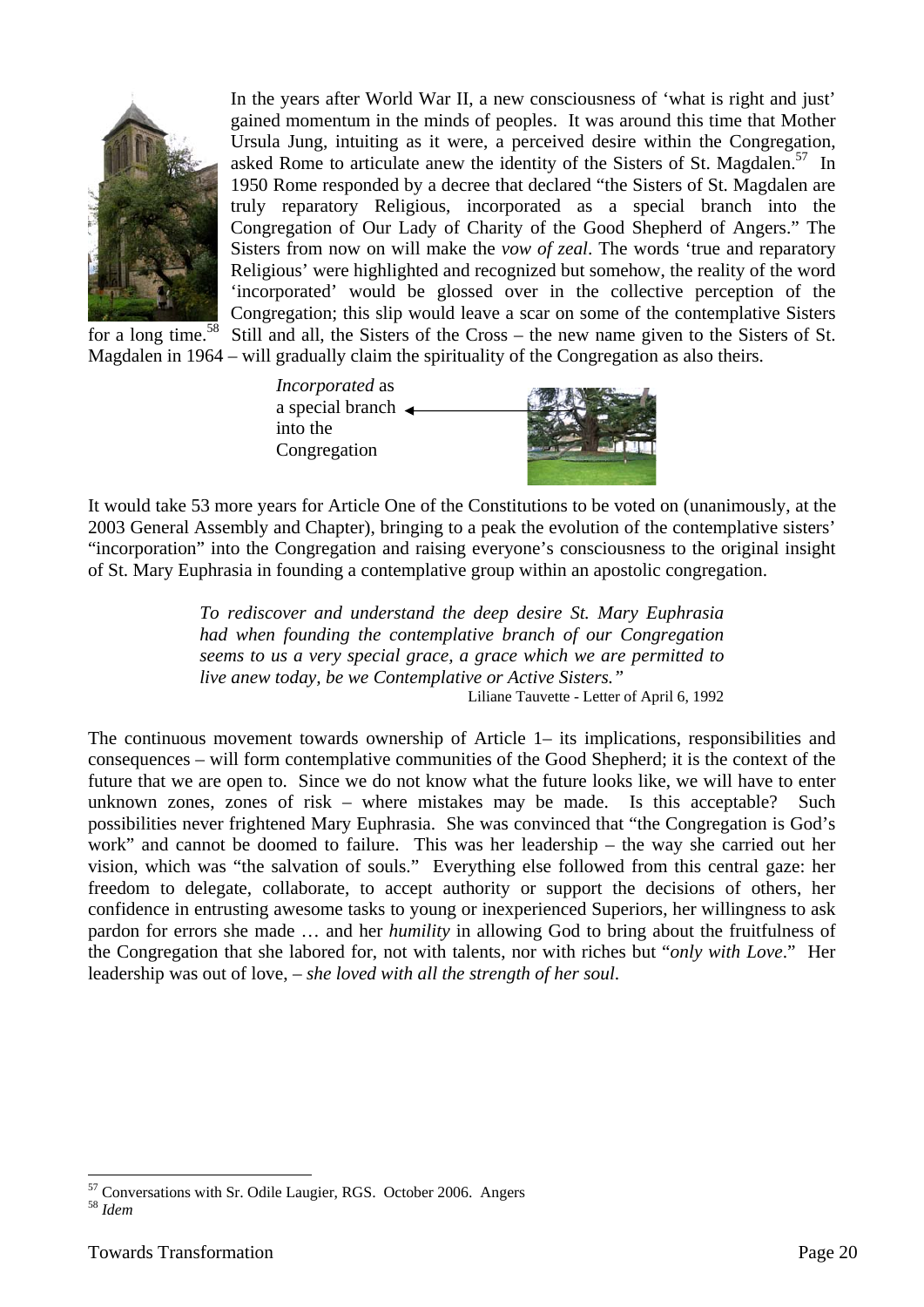### For Your Reflection

*Take time* for a Lectio-Oratio-Meditatio and reflect on your self-awareness as a woman, a Christian and a Sister of the Good Shepherd living your contemplation in a contemplative community.59

> *Take time* with Article 1. What *responsibilities* does it demand of you? *Take time* with John 4: *Jesus' encounter with the Samaritan woman*. What new facets of your self-awareness are you discovering?

- What/how is your sense of leadership? Where do you see yourself and your community going?
- Review your own knowledge of the history of the contemplative communities of the Good Shepherd. Compare it with what the others have. By doing do, maybe your community can have a *collective sense* of history that will be even more enriched when amalgamated with the stories of other communities and then of other communities…

# Conclusion

The Trinity is the light that illumines our communities as day by day we endeavor to be an expression of the one, mutual love *uniting* us. Our familiarity with God's merciful love and of being embraced by Jesus' compassion as we ourselves heal from our own wounds impel us to bring to one another the same experience of being in Jesus' caring presence. In other words, *as we live community* and as we go through the process of *setting aright each of our relationships*, Jesus **sends us** to be envoys, messengers of *forgiveness and reconciliation*. Like Mary Magdalen, we are commanded by the Risen Christ to announce his Resurrection to his sisters and brothers – with the *new* knowledge that we all are children of the *one* God (John 20:17).<sup>60</sup> Therefore, bearers of God's tenderness and good news of salvation to our own Sisters in community, we believe in faith that our hidden lives are all the while also bearing *fruits of communion* deep in the heart of the world.<sup>61</sup>

This is our mission, then – to be a means of reconciliation by our prayer, gospel asceticism, solitude and silence as day in and day out, we witness to the absolute primacy of God. We pray for the Church and for the entire world as in faith, we become more and more like Jesus. Like him, we give ourselves up to ardent intercession that the beauty of God's image be revealed in each person. In a particular way, we support the endeavors of our Sisters who are engaged in the active ministry of reconciliation. Zeal calls us to be faithful to the common life as we continually seek to deepen the union that exists among us. Together, we share the responsibility to foster the growth of Christ in one another. In our efforts to do this we share in the difficult struggle for unity within the world.<sup>62</sup>

<sup>&</sup>lt;sup>59</sup> Macisse, Camillo. CGS General Assembly. 1997. Angers.<br><sup>60</sup> Sandra Schneiders, ihm. *Selling All*. p. 293<br><sup>61</sup> Constitutions # 2, 3, 4, 5; 32, 33, 34, 35, 36

 $62$  Constitutions # 37, 41-42, 43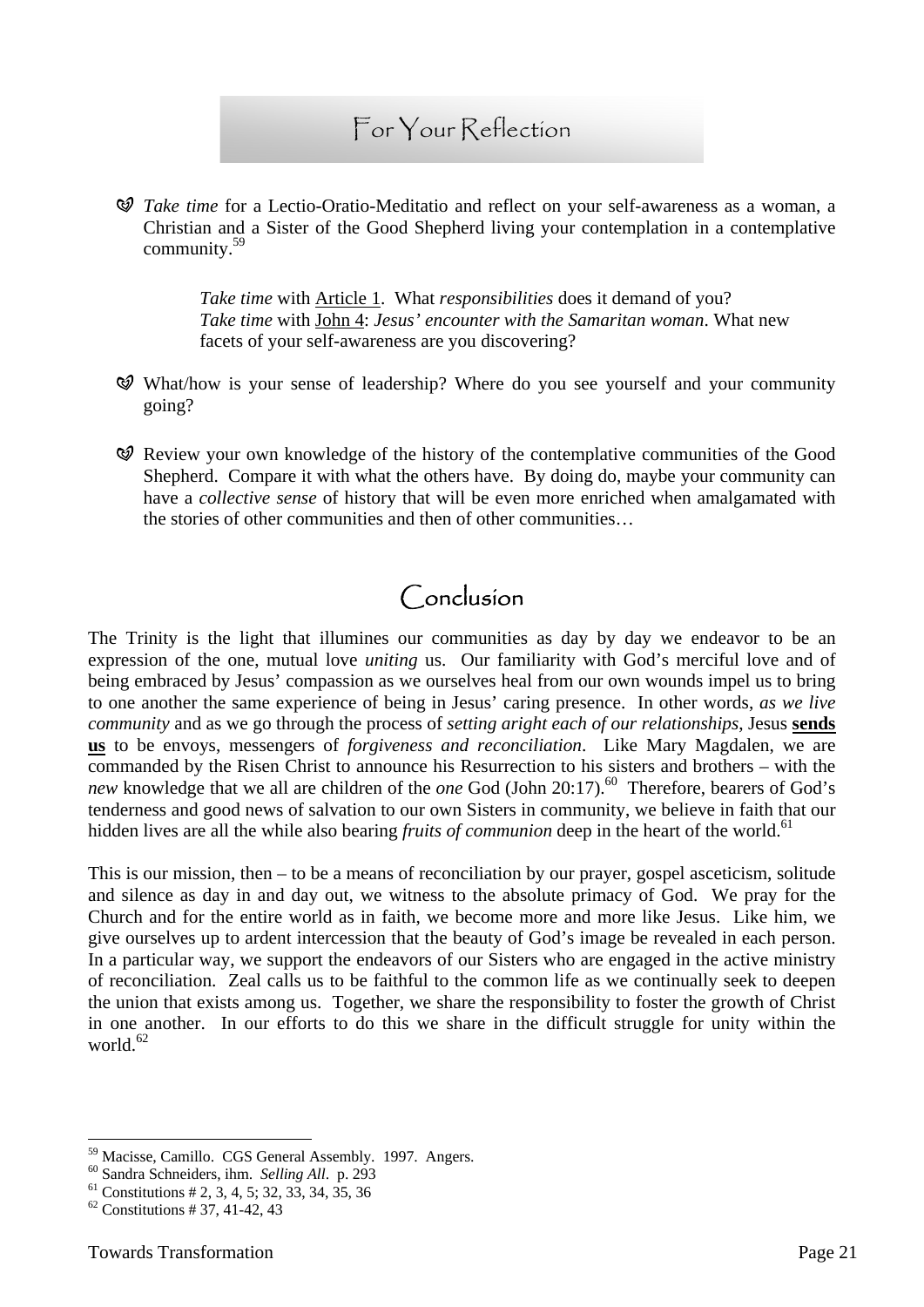Our commitment to reconciliation demands that we promote justice and peace in a world disturbed by sin and conflict.<sup>63</sup> Works of Justice are the urgent expressions of merciful love that are so needed today and as we carry with compassion the miseries of others, we move from wanting to help them to actually helping them. Until true dignity and integration are restored and the *worth of every person is inviolably respected, upheld and honored,* our zeal will not let us rest – we will keep on loving – with the love that the Spirit is pouring into our hearts. We will allow God's womb of Mercy withiSn each one of us to give birth to multiplied acts of love for the world that God has loved so much and loving it, will love it to the end (John 3:16; 13:1). *"I only loved … but I have loved with all the strength of my soul."* 



This world that God has loved so much and loving it, will love it to the end …

 $\overline{a}$  $63$  Constitutions # 6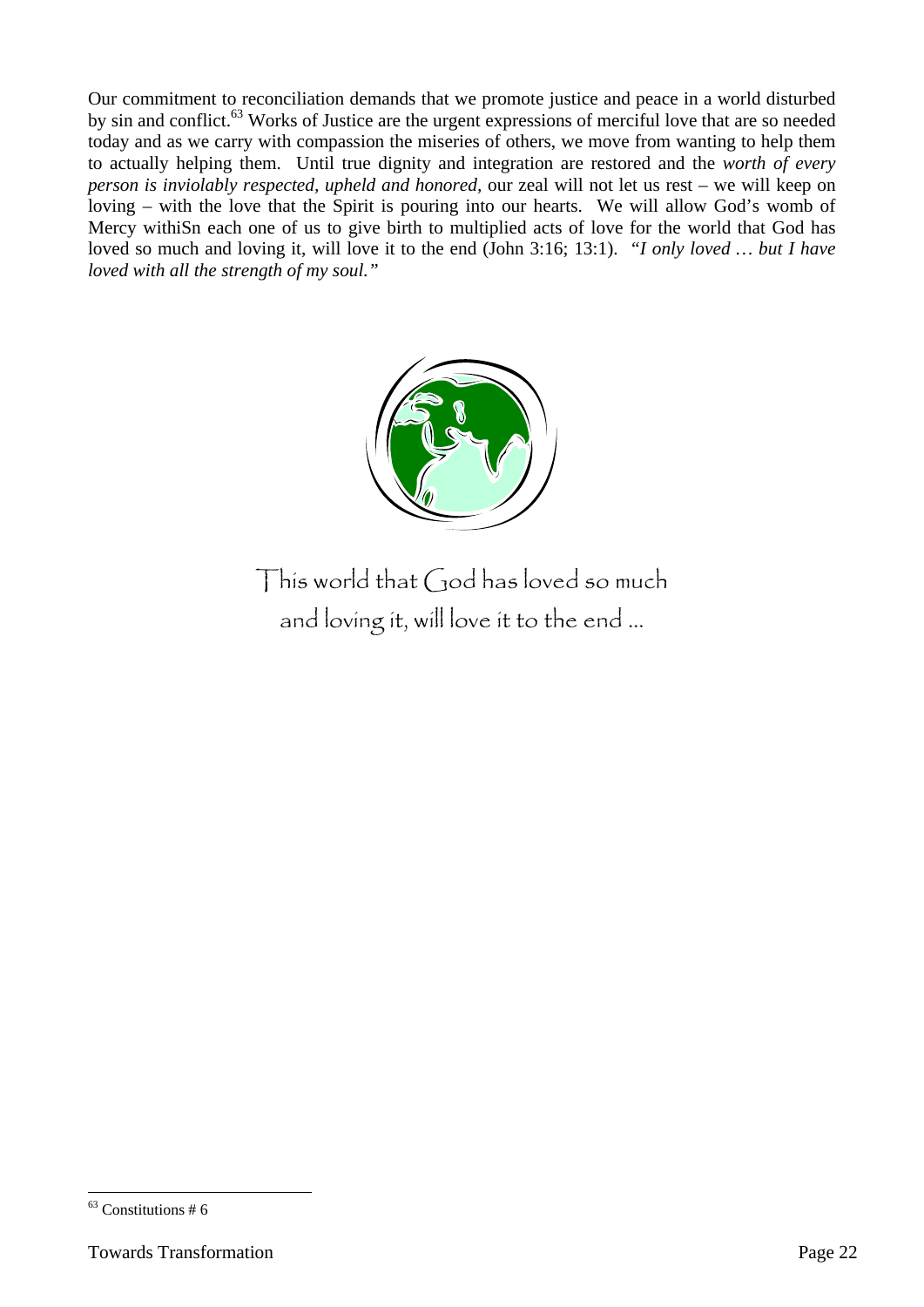Theological Reflection: A Way of Working on 'Towards Transformation: A Study on Community Life for our Contemplative Communities'

here are 12 Sections in the Paper. Each Section begins with the *formative* principles – drawn from Church tradition and Congregational narratives – that ground the point being discussed (one page or so) and ends with *"For Your Reflection"* (another page). The paper has a total of 22 pages. Also, most of the sections have 'graphics' that capture the point being made. They were inserted in view of our Sisters who find it difficult to read because of eyesight problems, reasons of health or, are just tired of papers.

Part I, *Elements Common to All Contemplative Communities,* includes the Cover and Introduction (treat these as a section) and has five Sections. Six sections in total.

Part II, *What Pertains Directly to Good Shepherd Contemplative Communities*, has six sections and ends with a short Conclusion. If a week is given to each section (two pages), twelve weeks are needed to study the Paper on Community Life.

We propose that in studying the Paper, we continue to use the *contemplative* process. For the convenience of the communities, moreover, we have made a table of four traditional methods, putting them side by side, integrating them, as it were, for a more comprehensive and clearer understanding of our *way of working with the paper.*

| How we come to<br>insight | <b>Questions we</b><br>naturally ask | Lectio       | <b>4 Movements of</b><br><b>St. John Eudes</b> |
|---------------------------|--------------------------------------|--------------|------------------------------------------------|
| Discern                   | Why?                                 | Lectio       | Adore                                          |
| Deliberate                | What?                                | Meditatio    | Give thanks                                    |
| Decide                    | How?                                 | Oratio       | Ask for giveness                               |
| Do                        | When?                                | Contemplatio | Gift of self                                   |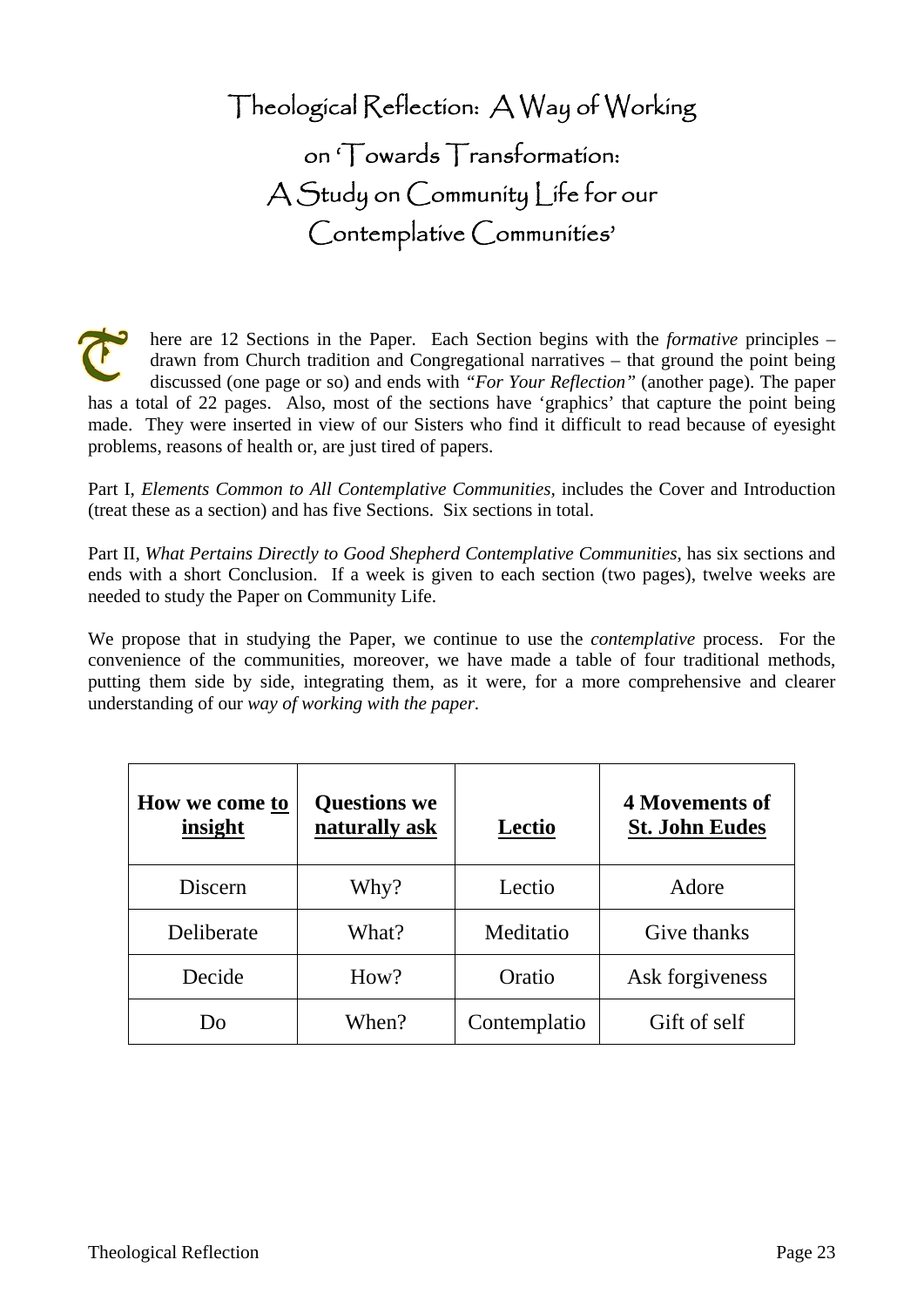Immediate Process:

#### *1. LECTIO / WELCOME*

Read a section, which includes *For Your Reflection*. Attend to the Scriptural and Congregational texts referred to in the Section. Watch out for the footnotes. If you have any dreams at this time, keep them at the back of your head and await any information these might give you.

#### *2. MEDITATIO / ABIDE with JESUS*

Meet as a community at the assigned time. Discuss and share reactions (including feelings and the value attached to the feeling) to readings done of the Section as well as any other pertinent information that can enrich the conversations. We suggest that your community discussion be framed within the following:



- a. What story or experience of your own can shed light on this particular section? What stories, what movements are going on in the world right now that may have a particular relevance to this point being discussed? Why are they happening? Who is involved?
- b. What is the God-view (gospel) that has a bearing on this particular section? How is God feeling? Where is God's mercy manifested? God's holiness? Make connections.
- $\epsilon$ . How do poor people regard this particular point (e.g. silence, hospitality, work, reconciliation, etc.) The challenge is to have actual conversations with people who are poor, on the periphery and have been forgotten by society.<sup>64</sup>

#### *3. ORATIO / CONTEMPLATIO / GIFT of SELF-COMMITMENT*

#### *Propose Next Steps.*

As choices are proposed and made, be aware of feelings of peace or disquiet, empowerment or debility, restlessness or calm, energy or confusion, etc… Are these choices consistent with what/who we say we are (identity & mission)? *Remember that until we actually do what we decided, we really haven't decided and the values on which the decision was reached are not yet real values for us*.

<sup>&</sup>lt;sup>64</sup> Please see Camillo Macisse's 'The Challenges of a New Spirituality' #5, pp. 6-7; Spirituality in a Globalized World, Miceál O'Neill. 1997 and 2003 CGS General Assemblies.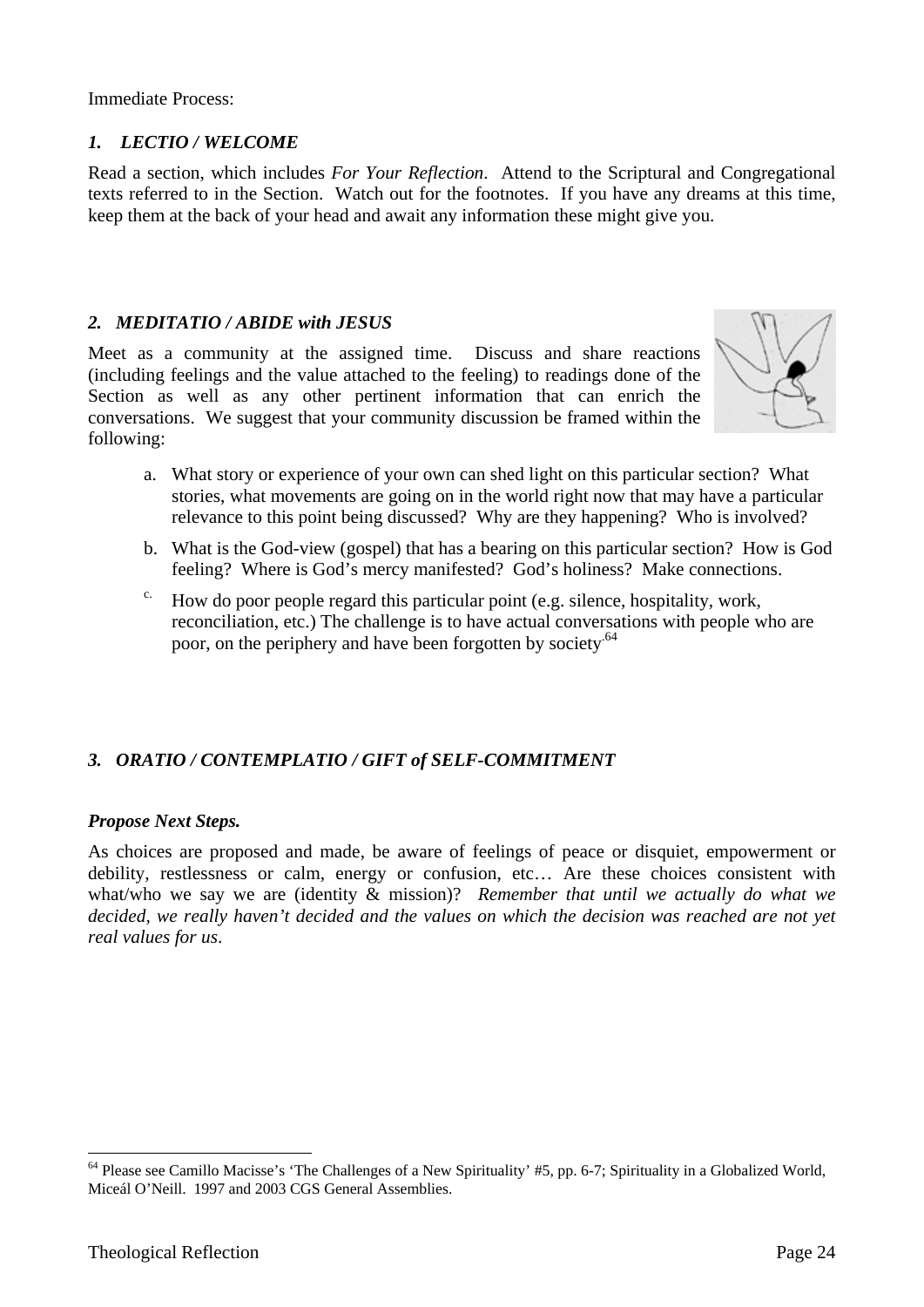# Appendices

APPENDIX 1

### **1. HOW BEST TO PRAY**

| Place           | Finding a place you like, one where you are comfortable, helps create<br>an atmosphere conducive to prayer. Do not neglect to find the right<br>place.                                                                                                                                           |
|-----------------|--------------------------------------------------------------------------------------------------------------------------------------------------------------------------------------------------------------------------------------------------------------------------------------------------|
| Your body       | Taking the time to relax, changing pace, deep breathing, walking, all<br>prepare us for prayer. Find a position which helps you to pray<br>without any tension.                                                                                                                                  |
| Rhythm          | In your day, in your week, find the most appropriate time for prayer<br>and hold firmly to that schedule. Find what is best for you personally.                                                                                                                                                  |
| Duration        | Before engaging in prayer, set a time limit: 15 or 30 minutes, an hour,<br>whatever your schedule will allow.                                                                                                                                                                                    |
| <b>Starting</b> | To begin your prayer time, after having invoked the Holy Spirit, focus<br>on one point (i.e. a Scripture passage, something you read, some<br>event) being careful to avoid remaining vague.<br>Remain nevertheless open to the action of the Spirit who may lead<br>you along unforeseen paths. |
| The Unfolding   | The aim of prayer is not to help a person reason things out, but to<br>bring her/him to love. Here again the Spirit is the main agent for<br>developing in us an attitude like that of Jesus praying to his Father, or<br>of Mary allowing Jesus to form himself in her.                         |
| Concluding      | Offer yourself to the Lord and express your wish to enter into the<br>grace given you for this particular day and time.                                                                                                                                                                          |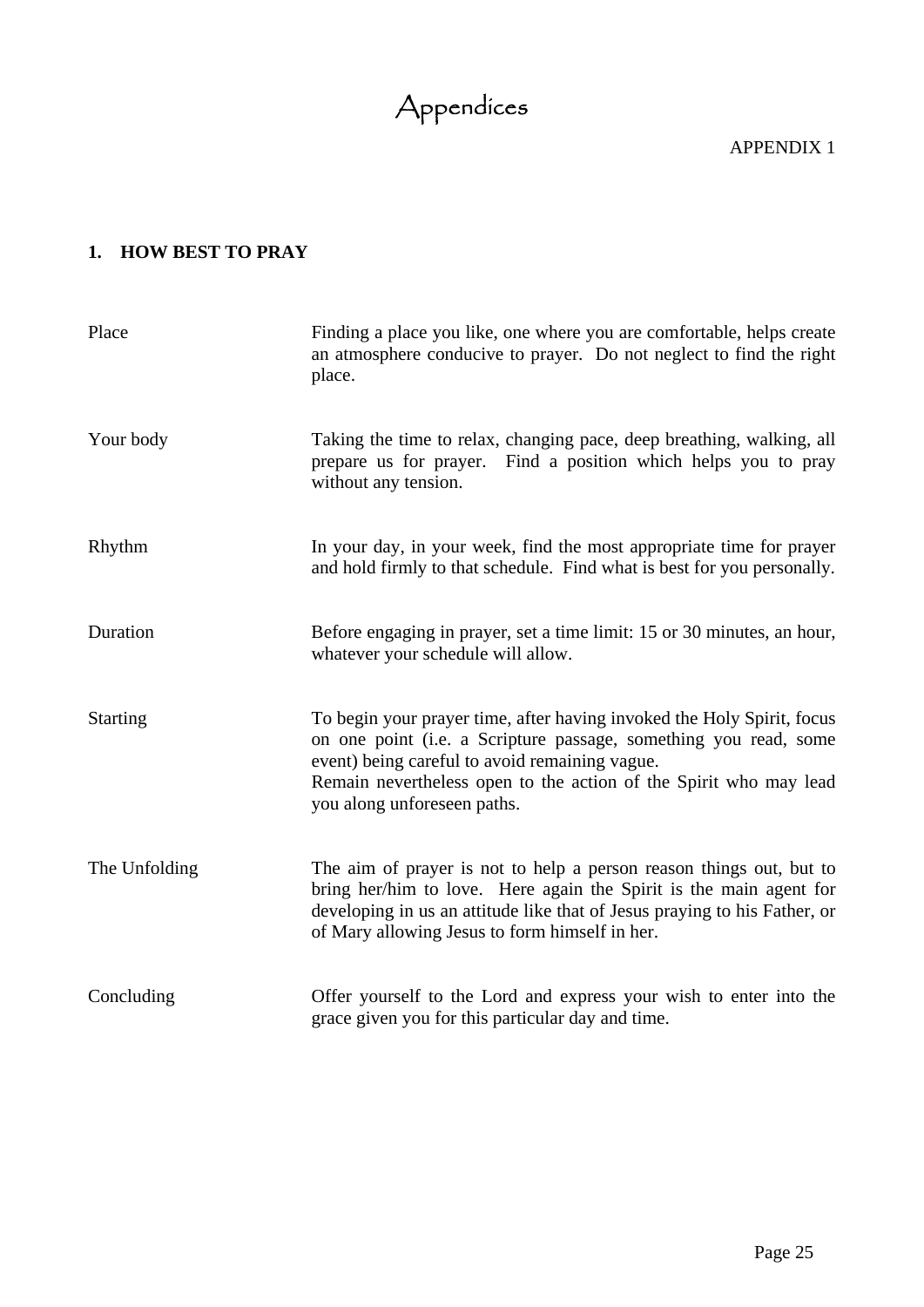#### **2. SUMMARY OF UNIQUE QUALITIES OF GOOD SHEPHERD CONTEMPLATIVE COMMUNITIES<sup>65</sup>**

| <b>Unique Quality</b>                                                                                                                                                                                                                         | <b>How Many</b><br><b>Times Cited</b> |
|-----------------------------------------------------------------------------------------------------------------------------------------------------------------------------------------------------------------------------------------------|---------------------------------------|
| Thrust on, formation in appropriate response to Women, Justice, Peace,<br>Integrity of and wonder at Creation                                                                                                                                 | 20x                                   |
| Article 1: We belong to a Congregation of apostolic and contemplative Sisters<br>under one Superior General, one Provincial Superior for both; Constitutional<br>Enclosure; mutual effort to achieve complementarity as Good Shepherd Sisters | 14x                                   |
| Fourth Vow of Zeal                                                                                                                                                                                                                            | 13x                                   |
| Mission of Reconciliation / truth / forgiveness / fraternal love                                                                                                                                                                              | 12x                                   |
| Life of Intercession / apostolic, incarnational prayer                                                                                                                                                                                        | 12x                                   |
| Spirit of Welcome, hospitality / radiating peace / love of neighbor / grateful,<br>appreciative of all gifts, vocation, etc.                                                                                                                  | 12x                                   |
| Love and compassion for the marginalized, the poor / work in solidarity with<br>the poor                                                                                                                                                      | 12x                                   |
| Openness to change and to the signs of the times, to experimentation and<br>restructuring / prophetic / creative / dynamic / circular leadership / continued<br>sense of evolution and change                                                 | 10x                                   |
| Emphasis on community life                                                                                                                                                                                                                    | 10x                                   |
| <b>Holistic Formation</b>                                                                                                                                                                                                                     | 3x                                    |
| Silence, Solitude, Prayer / Focused on God                                                                                                                                                                                                    | 3x                                    |
| Fidelity, love, sacrifice for others / belonging to every family / sharing joys,<br>pains and sufferings                                                                                                                                      | 3x                                    |
| Acceptance, patience with $limits - age$ and health                                                                                                                                                                                           | 3x                                    |
| Promotion and development of Lay Association                                                                                                                                                                                                  | 2x                                    |
| Increased visibility                                                                                                                                                                                                                          | 1x                                    |
| Vocation recruitment based on quality rather than quantity                                                                                                                                                                                    | 1x                                    |
| Contacts to legislators to promote justice for all                                                                                                                                                                                            | 1x                                    |

 $65$  Contemplative communities from twenty-four provinces participated in the Study Guide on Community Life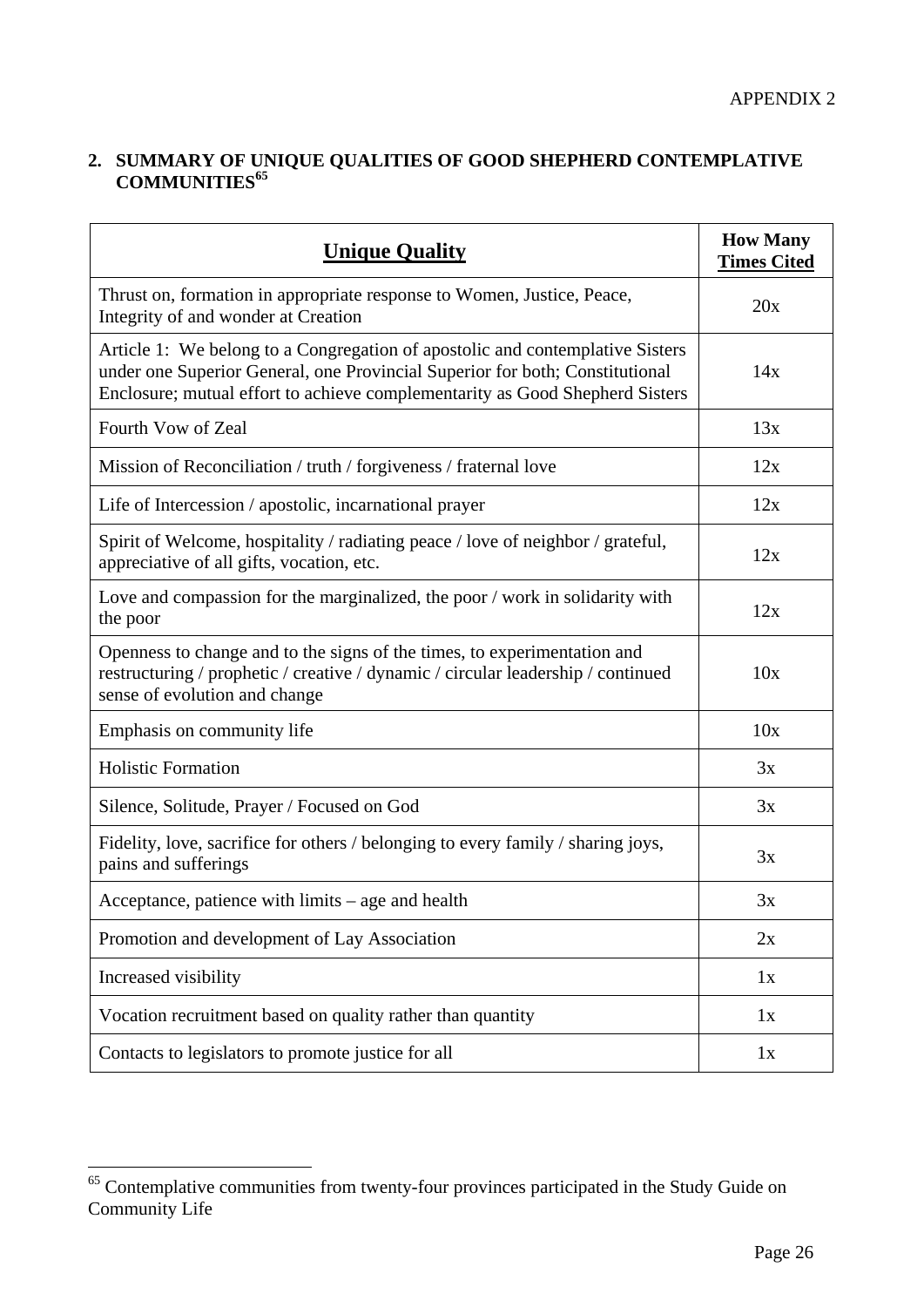### **3. CHALLENGES TO CREATIVE FIDELITY**

| <b>Challenges</b>                                                                                                                                                                                                                                                                                   | How many<br>times cited |
|-----------------------------------------------------------------------------------------------------------------------------------------------------------------------------------------------------------------------------------------------------------------------------------------------------|-------------------------|
| Constant re-reading of our charism, ability to give new responses to new<br>situations / restructuring and networking / reality of change / openness /<br>creative fidelity to charism                                                                                                              | 8x                      |
| Attentiveness to our own formation / formative community / holistic<br>formation of leaders and Formators / training in spiritual accompaniment /<br>authenticity / renewals / commitment to new forms of leadership and<br>structures in government / care of elderly with spiritual accompaniment | 8x                      |
| Living a balanced life / discipline in offering hospitality and social encounters<br>/ contemplative and apostolic dimension                                                                                                                                                                        | 6x                      |
| Witnessing to gospel values / contemplative presence / authentic living                                                                                                                                                                                                                             | 6x                      |
| Personal and communal responsibility without monastic structures of the past<br>/ justice / discernment                                                                                                                                                                                             | 5x                      |
| Creative vocation ministry                                                                                                                                                                                                                                                                          | 4x                      |
| On-going conversion and reconciliation / practice of mercy and justice / living<br>the Essential Elements                                                                                                                                                                                           | 4x                      |
| Congruence in one's life and authentic renewal                                                                                                                                                                                                                                                      | 3x                      |
| More creative participation in the Women, Justice, Peace, Integrity of<br>Creation Thrust, awareness and responses / work at communication and<br>dialogue / use of media and technology for the benefit of justice,<br>evangelization and accompaniment                                            | 3x                      |
| To be self-supporting and self-sufficient and to find the help for these                                                                                                                                                                                                                            | 3x                      |
| Maintaining atmosphere of silence and solitude for Sisters living in an<br>infirmary setting                                                                                                                                                                                                        | 3x                      |
| Distinguishing between the essentials and cultural conditioning / letting go of<br>non-essentials                                                                                                                                                                                                   |                         |
| Ability to articulate our CGS identity                                                                                                                                                                                                                                                              | 2x                      |
| Dialogue between CGS and RGS for mission                                                                                                                                                                                                                                                            | 2x                      |
| Unity in pluriformity / diversity                                                                                                                                                                                                                                                                   | 2x                      |
| Creative organization and formation of our Lay Associates                                                                                                                                                                                                                                           | 2x                      |
| Lack of energy, self-confidence because of age and diminishing health                                                                                                                                                                                                                               | 2x                      |
| Greater involvement in the needs of the world                                                                                                                                                                                                                                                       | 2x                      |
| Having a great spirit of faith and deep prayer life/ participatory and revitalized<br>liturgy with local people / spiritual stimulation and creativity                                                                                                                                              | 2x                      |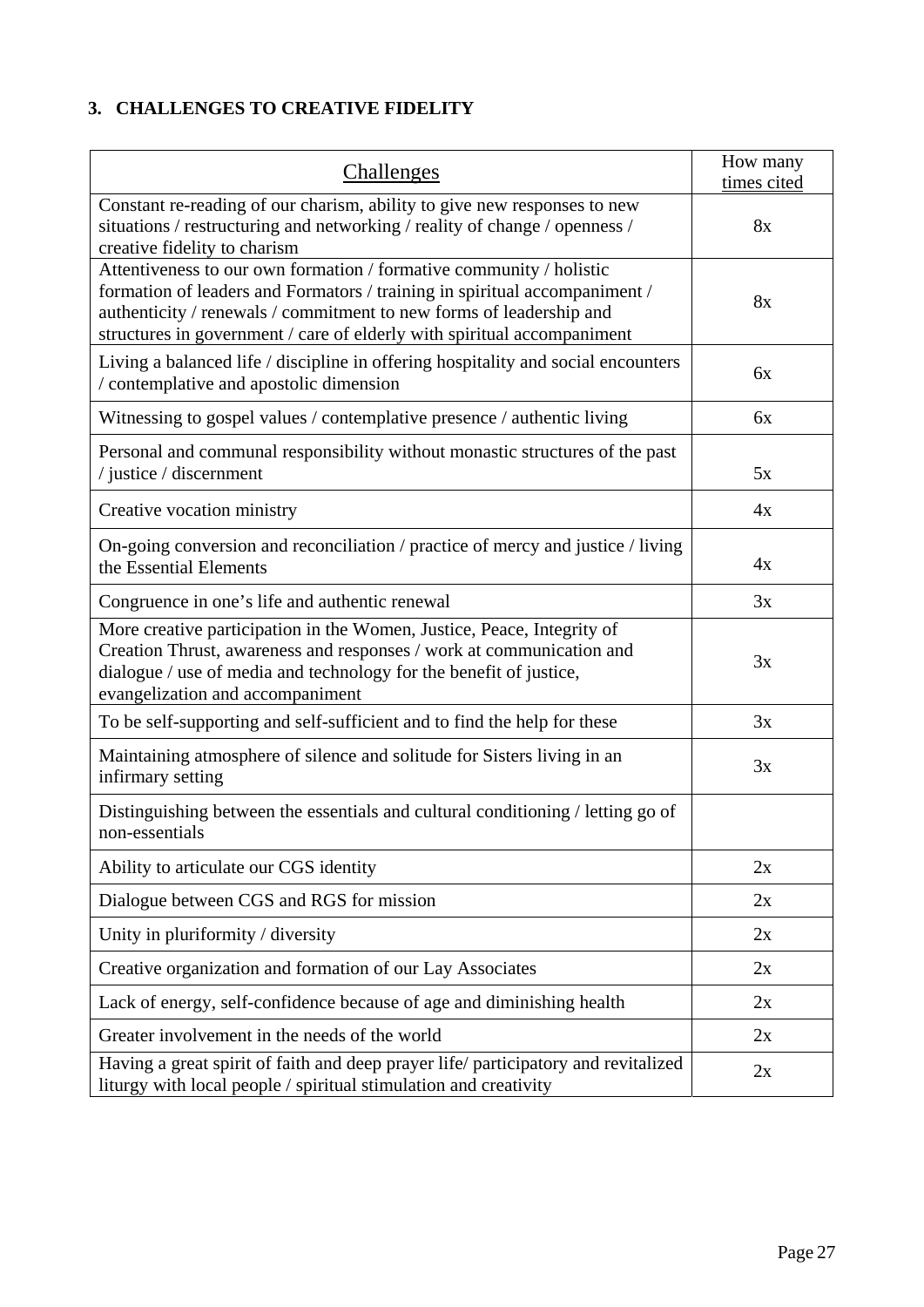#### **4. SYNTHESIS OF COMMUNITY PORTRAITS66**

In drawing a synthesis of CGS community portraits, it seemed fitting to illustrate these through the prisms of Light and Shadow. In our Lectio, moreover, it was clear that these portraits are to be understood from the Sisters' continual exercise of Faith, Hope and Charity, which as we well know is an insertion into the Paschal Mystery. SME indeed reminded us many times that the Cross is our legacy for always, it heralds the Resurrection.

Enthusiasm in living the life, Joy Extreme lack of vocations

Partnership with the laity **Illness** and age



Province support Unhealthy / disturbed - Article 1 - personalities, which can be expected by the personalities, which can be traced to:

- i. lack of education
- ii. unhealed wounds of the past
- iii. abuse
- iv. dysfunctional family of origin

Serenity, fervor and fidelity **Lack of understanding of the** Contemplative life

Zeal Lack of role models

Forgiveness and reconciliation are central Deficiency of Formation

Simplicity (understood as transparency) Selfishness / egoism

Solidarity with others Solidarity with others and the sense of belonging Lack of sense of belonging (particularly with women and children who have lost their dignity) to the Congregation

Creativity especially with Liturgy Lack of creativity

 $\overline{a}$ 

Centered on the Eucharist and prayer Lack of self-esteem

In touch with the reality of the now: Materialism and – awareness of poverty within and without consumerism

Among small communities, immersion among the A certain disinclination and people, which becomes a catalyst for personal hesitation for study and communal conversion

<sup>&</sup>lt;sup>66</sup> Forty-nine communities submitted portraits of their communities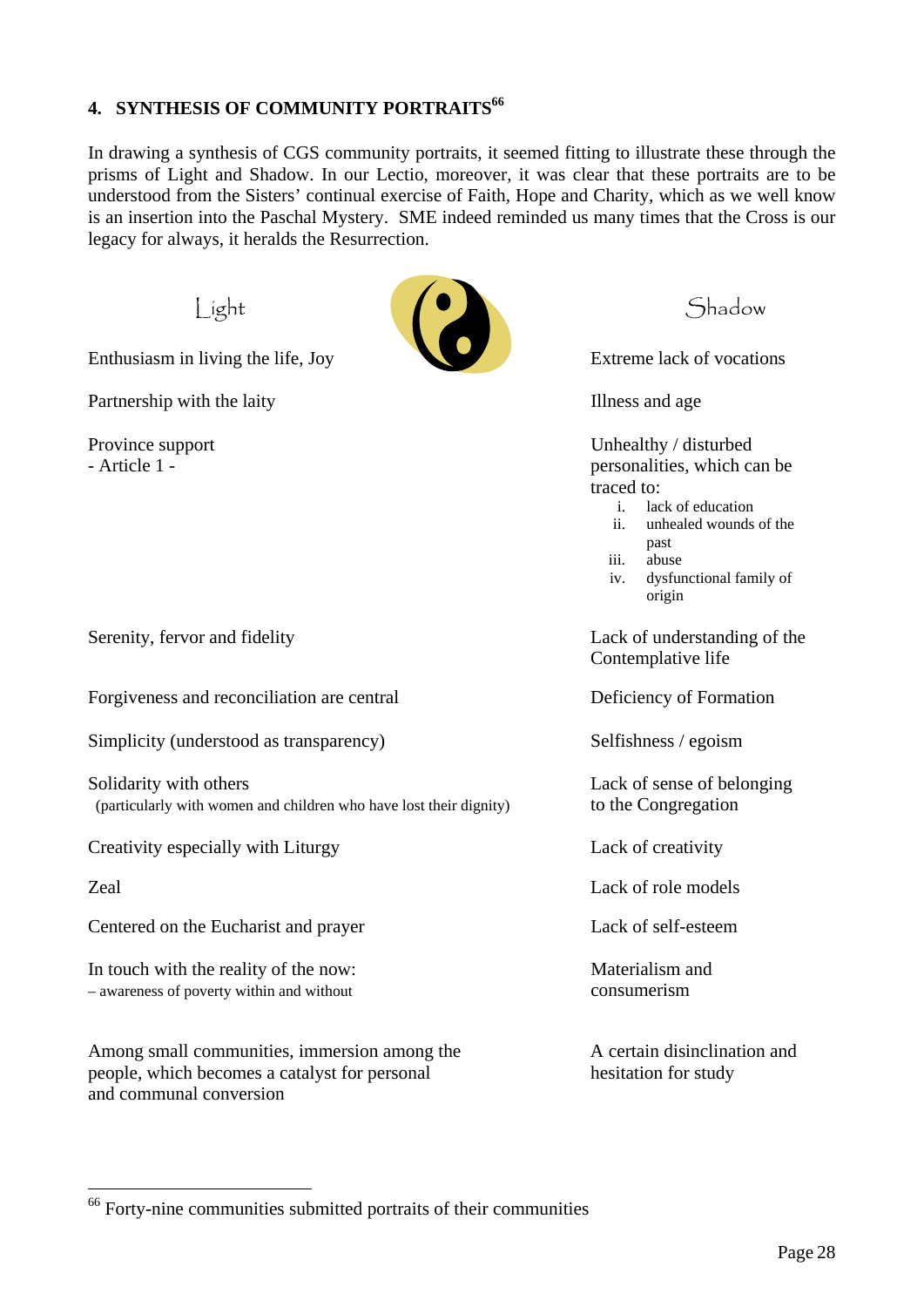#### Transition and Re-structuring:

- i. Caused movement from dependency to healthy lack of ongoing formation interdependence
- ii. Loss of external structures offered opportunities for creativity
- iii. Devotion to sick and aged Sisters, a witness to the value of life
- iv. Nursing homes have become holy ground for gospel witness

Ministry of presence

#### Shared, inclusive leadership

Informed about world events and appropriately involved with government legislation

Awareness that the spirit of enclosure must not be exchanged for unsuitable activities

Self-supporting, with a strong inclination to share profits with the needy

'Anawim' in the presence of general lukewarmness

Friendship as a way of life

Desire for unity and networking

Small communities are places for deeper relationships, trust and friendships

Close partnership with the diocese

Ecological awareness

Prayer for clergy

The Word of God centers the communities

Desire for authenticity

### Light Shadow

Lack (in some parts, a strong lack) of on-going formation

Unhealthy attitude towards work

Opaqueness and ambiguity of Article 1, causing disorientation and confusion

Absence of physical structures (due for example, to re-structuring) have bewildered the Sisters and the Essential Elements, a bafflement (silence, solitude, prayer, customary rituals, etc.)

Lack of responsibility

Laziness

Lack of zeal

Alienation of some sisters from other sisters in the same community

Lack of communication skills

Imbalance between work, prayer, study and leisure

Distance between ideal and reality

Difficult personalities are a heavy burden for small communities

For some Sisters, the feeling of being a  $2<sup>nd</sup>$  class citizen in the Congregation continues; sometimes, this is caused by misunderstandings with one or two Apostolic Sisters